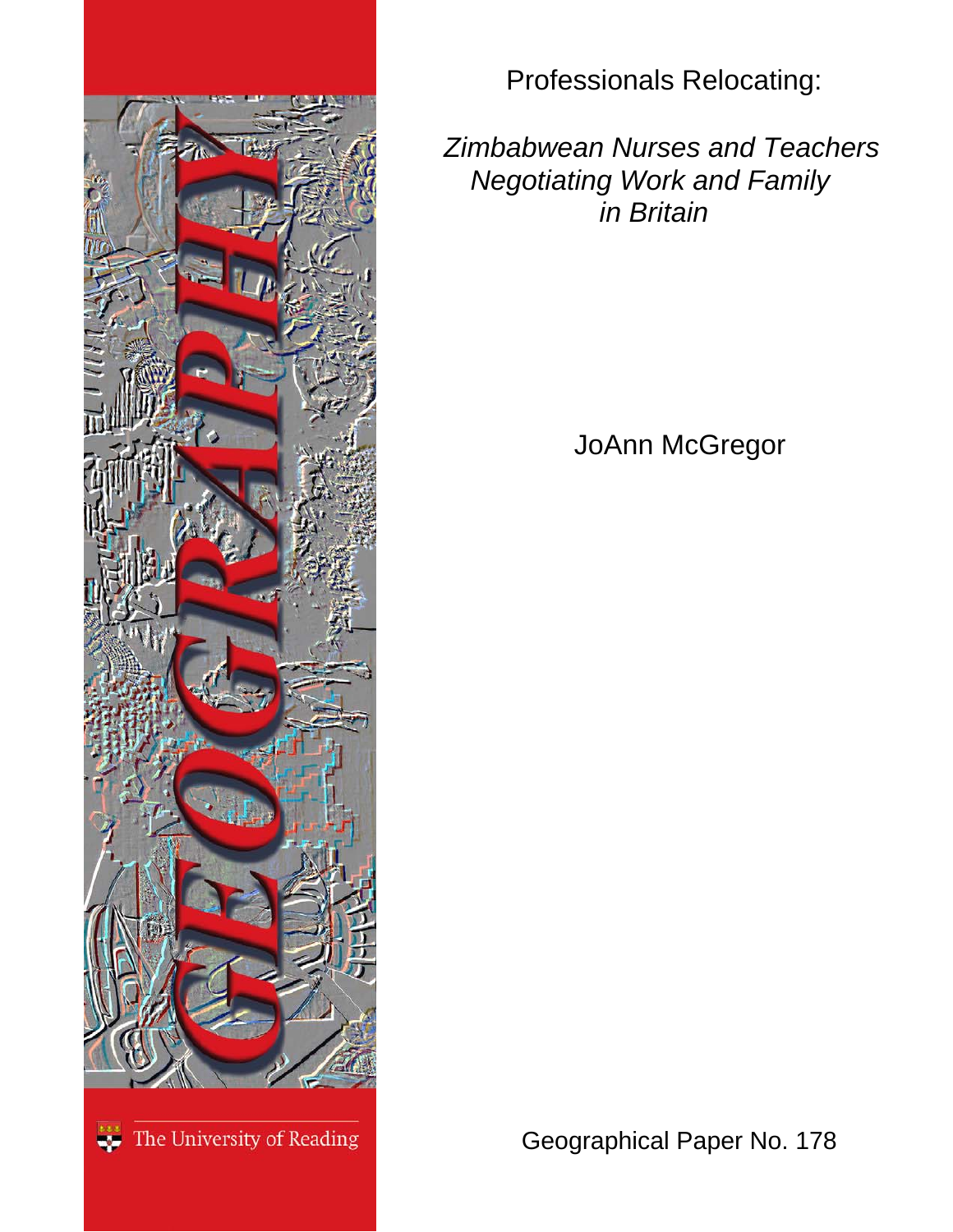# **Professionals Relocating:**

# **Zimbabwean Nurses and Teachers Negotiating Work and Family in Britain**

**Geographical Paper No. 178** 

February 2006

# **JoAnn McGregor**

The author is a member of the Department of Geography, University of Reading, Whiteknights, Reading RG6 6AB. Tel: 0118 378 8733.

**Series Editor: A.M. Mannion**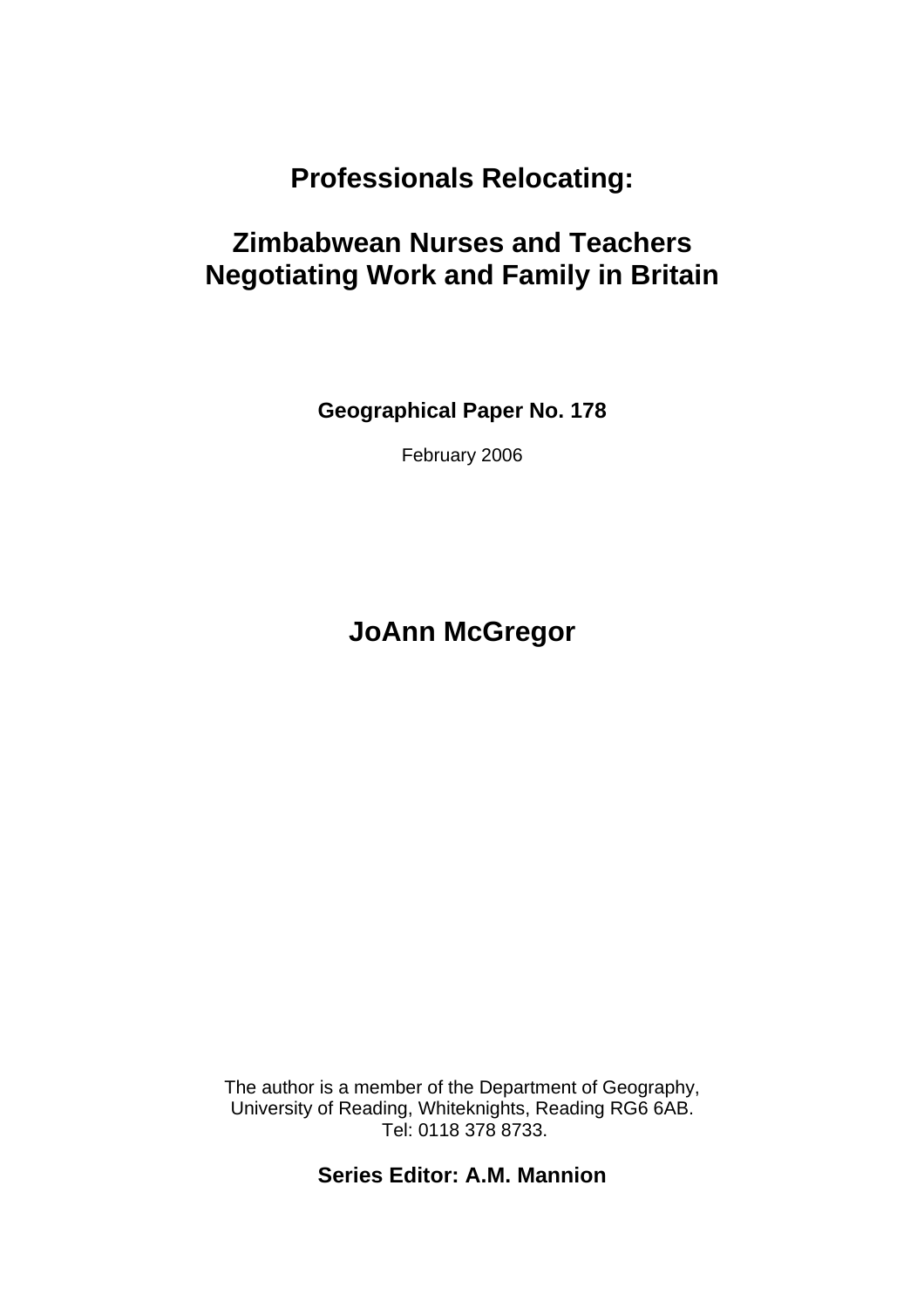## **ABSTRACT**

The opening up of skilled labour markets in Britain to international migrants as a means of rectifying shortages of doctors, nurses, teachers and social workers coincided with a deepening economic and political crisis in Zimbabwe from the late 1990s. This article discusses the experiences and perspectives of Zimbabwean nurses and teachers who came to work in the UK in this context. It examines the role of social networks and recruitment agencies facilitating entry into each profession, and investigates trajectories of work and experiences of negotiating a changing migration regime. Zimbabwean professionals' perspectives on their work, life, home and the future depend on political and economic developments in Zimbabwe, Britain and other diasporic locations, in which opportunities for earnings and individual careers are embedded in considerations relating to family and prospects for belonging as these are shaped by reactions to new geographical and cultural contexts. The outcome of these investigations contributes to debates about professional mobility that extend beyond individual choice in a political economic context, and raises some of the moral economy issues involved in reconfiguring gender relations, family life and a "home from home", highlighting a diversity of strategies and perspectives, and their role in shaping diasporic identity, and links with the homeland and other places. It underlines the role of children as an important focus of moral and cultural debate.

**Keywords:** professional mobility, Africans in the UK, children, gender, transnational families, diasporic identity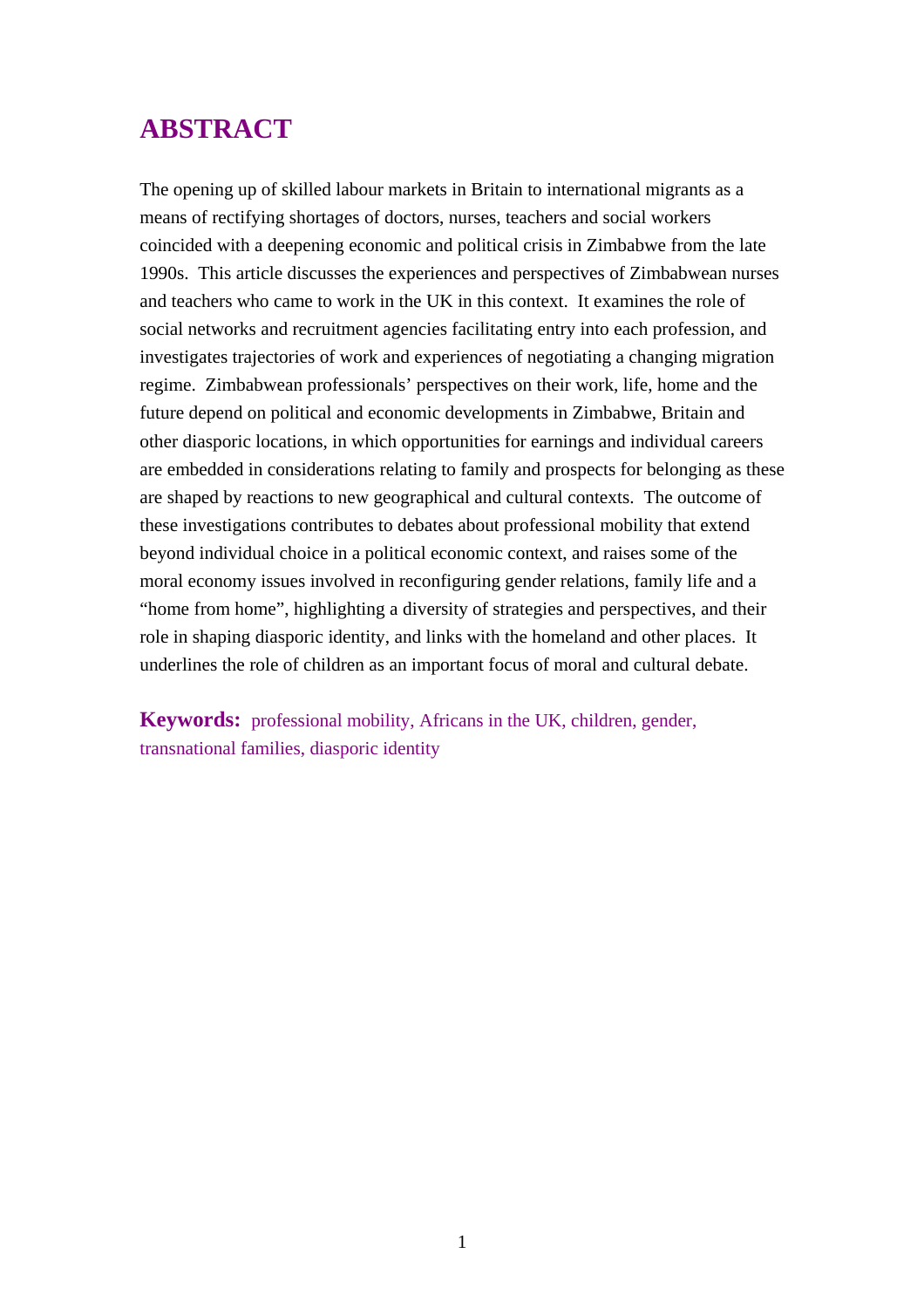### **INTRODUCTION**

The recent high profile public debate about skilled migration to Britain has raised two key concerns (Buchan, 2003; Buchan *et al*, 2005; Deeming, 2004; Eastwood *et al*, 2005; Scott *et al* 2004; see also Crush, 2002; Hardshill and MacDonald 2000). First, there is a developmental concern about the effects of the brain drain on the public services of sending countries, and related debate about the ethics of recruitment and state regulatory policies. Second, there is a growing anxiety that international recruitment fails to address the low pay, status and demanding conditions of work in Britain that have created staff shortages in the first place. The latter concern has been heightened as other countries, such as the USA, are also turning to the global market to recruit nurses, and are offering significantly better pay and conditions than Britain. The perspectives of internationally recruited professionals on their work and life in the UK have thus taken on a new importance and a number of studies have addressed the question "Here to stay?" particularly in relation to nurses (Buchan, 2003; Buchan *et al*, 2005). Other overseas professionals filling skills gaps, such as teachers and social workers, have attracted much less public attention in Britain, despite their increasing importance.

This article contributes to debates about skilled migration to the UK by providing insights into Zimbabwean nurses and teachers' experiences of moving to Britain, their perspectives on their careers, relationships, family life, home and ideas about the future. It draws on insights from debates about migrants' social networks and the tensions and challenges of reconfiguring family life in a transnational context (on transnational motherhood, see Ehrenreich and Hochschild, 2003; on "astronaut families" see Ong, 1999; Waters, 2002; Yeoh and Willis, 2004; on Caribbean families see Chamberlain 1999, Goulbourne and Chamberlain 2001). Although this literature is well developed in relation to some transnational communities, notably the Chinese business diaspora, Philippino domestic workers and Caribbean migrants among others, the theme of family and debates about children are undeveloped in relation to studies of new African diasporas in the UK (none of the articles in key collections such as Koser, 2003; or Killingray 1994; address these issues).

Recent surveys of overseas health professionals in the UK have furthered understanding of skilled migrants' perspectives on work and mobility in some important ways. They have also begun to draw attention to contrasts between different national groups. Philippino nurses, for example, are more likely to be considering moving to the USA than Southern and Eastern Europeans, or Africans;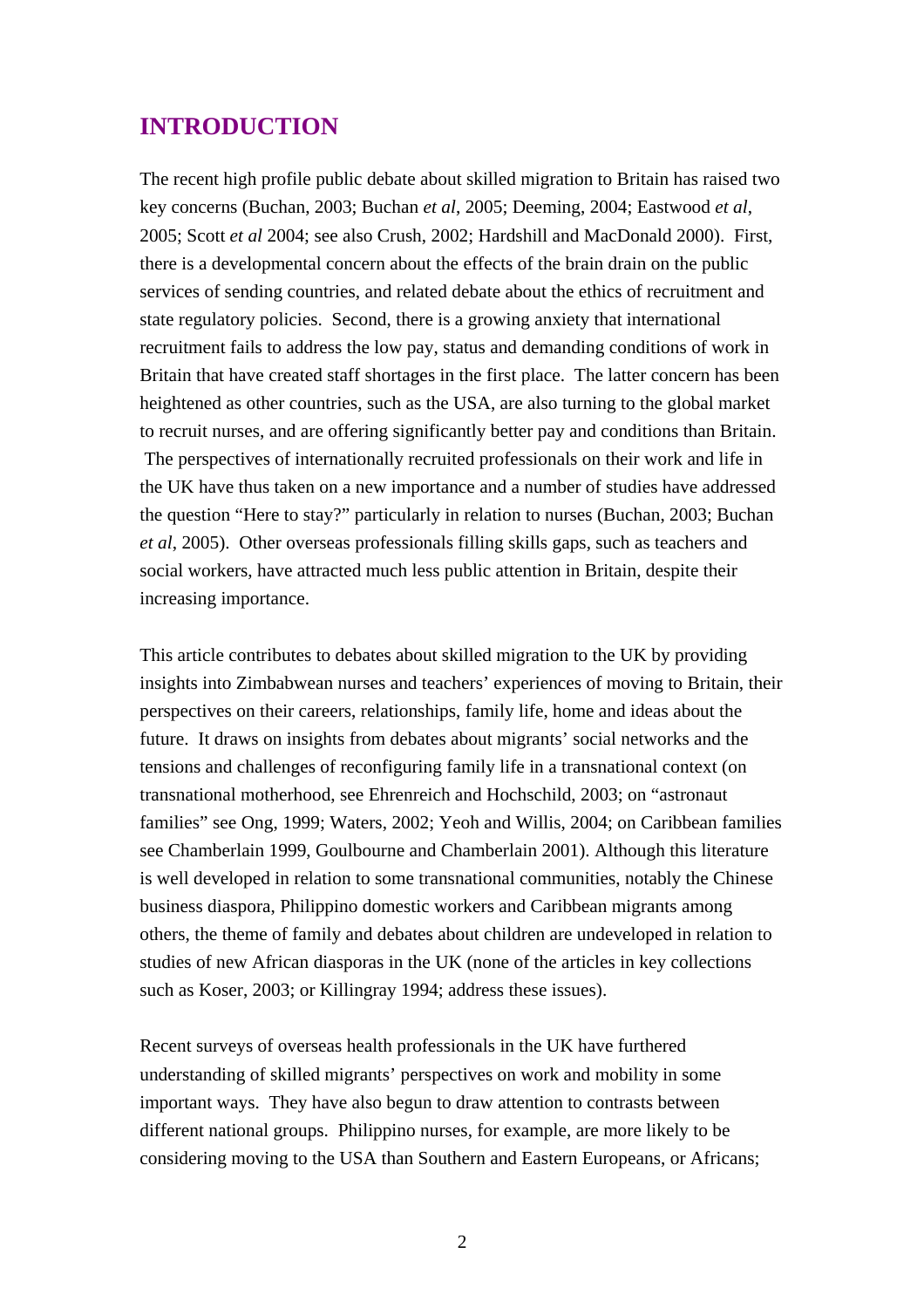Southern African nurses, in contrast, tended to be older, to have experienced significant deskilling and mostly planned to return home after a few years (Buchan *et al*, 2005). Yet the insights such surveys can provide are limited by their methodology. One off questionnaires cannot capture the full range of issues involved in decisions to stay or move, as these are constantly remade over time. Many studies have shown how intentions to return, for example, may be genuinely felt, but may be constantly deferred in practice, leading to a prolonged temporariness in outlook, which is characteristic in the formation of transnational communities (Basch, 1994; Smith and Guarnizo (eds), 1998; Vertovec, 1999; Manuh, 2003). Individualistic approaches to migration have long been criticized through social networks approaches, which highlight the way individuals' mobility is shaped by their family, community, business and other connections, creating networks of opportunity (or disadvantage) between places that change over time (for overviews of theoretical debates surrounding social networks see Vasta, 2004; Meagher, 2004; Rogers and Vertovec, 1995; Tilly, 1991). The gendering of these networks has been the focus of some debate (Boyd, 1989), as have class and age (on class see Van Hear, 2004). Regarding age, Werbner's study of Pakistani Muslim communities in Manchester has drawn attention to the way in which, as young people reach adulthood, prospects for work and accumulation are increasingly embedded in ideas about upholding longterm moral values, as these are shaped by multiple and conflicting diasporic identities (Werbner, 2002). Below I hope to show how Zimbabwean professionals' decisions relating to their children, which are centrally important in relation to ideas about the future, are embedded in moral debate about ethnic, national or regional identity, and notions of 'African' values.

The first part of the article explores the processes by which Zimbabweans entered employment into the two state regulated professional labour markets in the UK, one of which – nursing – is strongly feminized. It investigates the relationships and social networks in which decisions to move were embedded, and the role of these networks and private recruitment agencies in negotiating a shifting migration regime (on the importance of considering organized recruitment into professional labour markets, see Raghuram and Kofman 2002; Kofman *et al* 2000). The second part examines the way in which nurses and teachers have reconfigured their family life after securing professional work in the UK, briefly considering the strains of transnational mobility on marriages/partnerships and focussing on the arguments used in debates about whether or not to bring children to the UK. In these debates, positive attitudes towards the prospects for children's education in Britain were weighed up against the financial costs of supporting children in the UK and negative assessments of aspects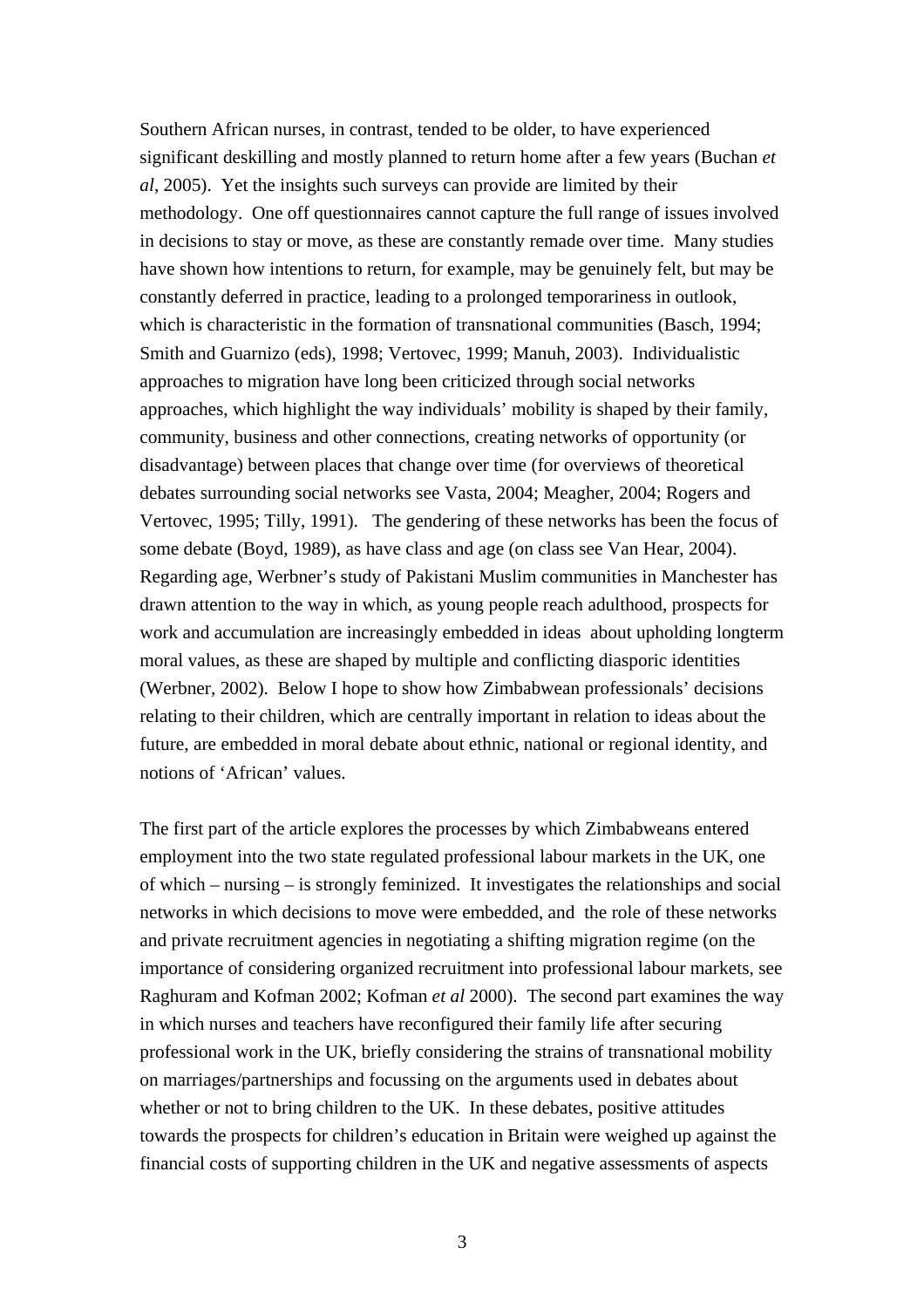of British society and Britain as an environment for raising children due to the influence of the unruly ("unAfrican") behaviour of British children, excessive state regulation of parental discipline at home, the culture of indiscipline in secondary schools, and the prospects for children's loss of language and identity. The different means through which Zimbabwean professionals working in the UK have managed their family networks both reflects and helps to shape processes of diaspora formation and diasporic identities, orientation towards and embeddedness in different local and transnational contexts. The paper is based on interviews with 37 black Zimbabwean professionals (twenty one nurses and sixteen teachers) conducted as part of a broader study of the new Zimbabwean diaspora in the UK.<sup>[1](#page-33-0)</sup> Before turning to their attitudes towards work and family, it is necessary first to review the circumstances that encouraged professionals to leave Zimbabwe in such large numbers.

#### **Professionals leaving Zimbabwe**

At Zimbabwe's independence in 1980, nationalist commitment ran high, and the overwhelming majority of the small number of Zimbabwean exiles, students and professionals who had been based in the UK during the liberation war returned to Zimbabwe, enthusiastic to rebuild the country. There was a small outflow of professionals in the early postcolonial context, but the numbers grew significantly through the 1990s. The exception to this general pattern was the Matabeleland region, where the conflict of the 1980s and state massacres of Ndebele civilians caused an exodus, the legacies of which were a profound sense of exclusion from the state and nation (Alexander, McGregor and Ranger, 2000). The more general brain drain out of the country accelerated from the mid 1990s, as the effects of neo-liberal structural adjustment policies were felt, exacerbated by corruption and economic mismanagement (Gaidzanwa 1999; Tevera and Crush 2003). At the end of the decade, economic decline was transformed dramatically into economic plunge and political crisis, as an embattled ruling party resorted to a violent and exclusive brand of populist nationalism to try to bolster support in the face of challenges from a new political opposition (Bond and Manyanya 2003; Raftopoulos, 2004).

The crisis that has unfolded since the year 2000 has produced a new "migration order" (Van Hear, 1998). As Zimbabwe became the most rapidly shrinking economy in the world, and the state unleashed violence against members of the new political opposition and others, families from all social classes have increasingly been compelled to send members outside Zimbabwe's borders to ensure basic survival,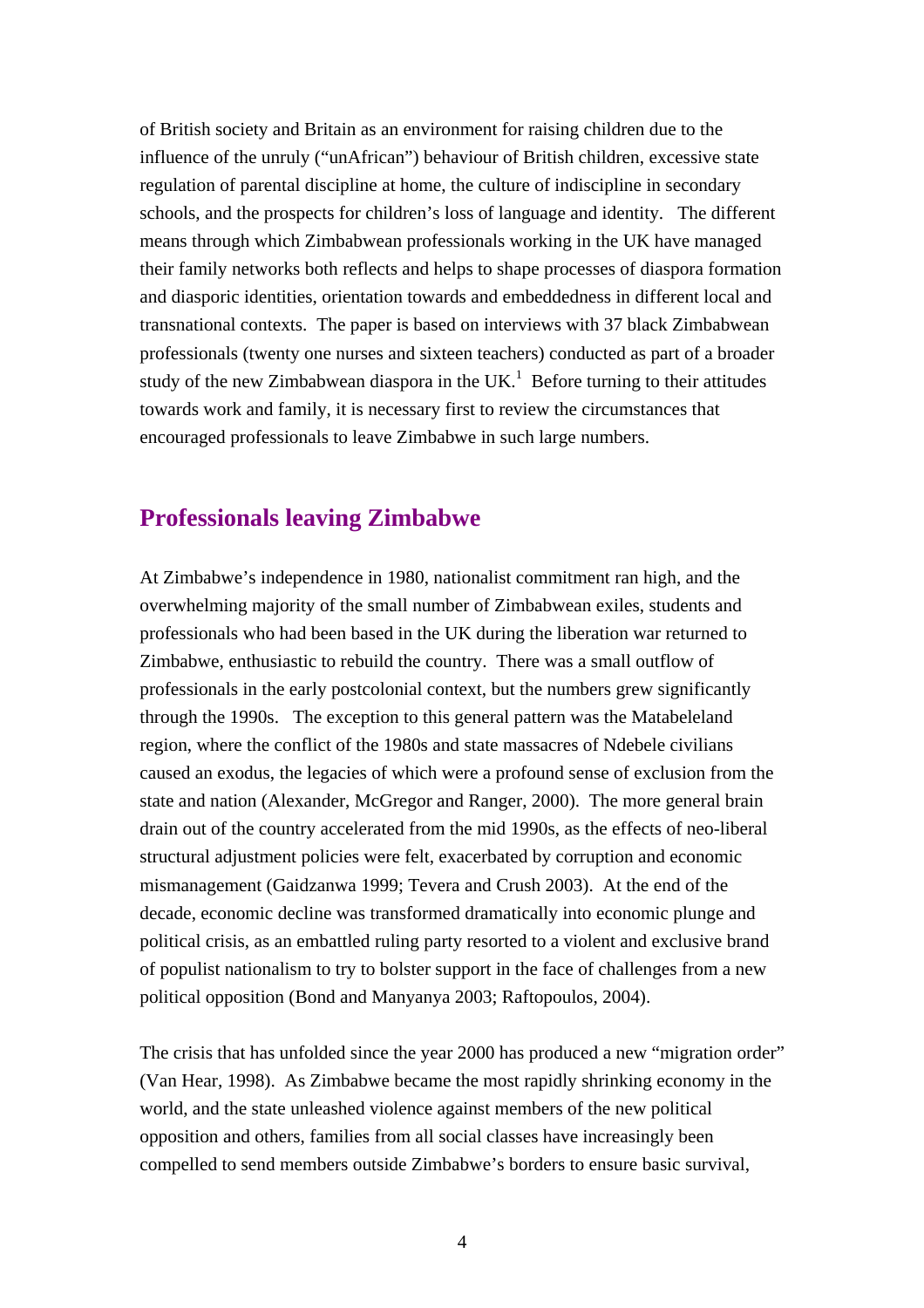escape assaults or meet aspirations for accumulation or education. Rampant inflation meant that the purchasing power of public sector wages, which had long been in decline, collapsed to the point that essential commodities and education for children were unaffordable. In addition, public servants, particularly teachers stationed in the rural areas were targets for persecution, and the urban middle classes more generally were regarded with suspicion as potentially disloyal. In this context, Zimbabwean migrant communities in the countries of the region swelled dramatically, particularly South Africa and Botswana, and middle class families with the funds and connections flew members further afield to Britain and other global destinations. Hostility to the large Zimbabwean influx in South Africa and Botswana contributed to the movement outside the region. A survey of nurses in Zimbabwe conducted in 2002 showed that 71% were considering leaving the country in the near future: their reasons included better earnings abroad, the need to save quickly for later use at home, pessimism about Zimbabwe's future, fear of crime and violence, the impossibility of making ends meet on public sector salaries, the need to ensure children's future, the demanding nature of their work, lack of opportunities for professional advancement, and fear of contracting Aids at work, due to the absence of basic equipment such as gloves (Chikanda 2005: 2, 19). For health professionals, the UK was by far the most popular destination, followed by South Africa, Botswana, Australia, the USA, New Zealand and Canada (Chikanda 2005).

The mounting political and economic pressures to leave Zimbabwe, were of course, entangled in complex ways with individuals' family and other relationships, and were shaped by the social networks to which they were connected. Thus while some of the professionals interviewed in this study left for reasons directly related to political and economic changes, for example in the wake of violent assaults or threats, to save to build a house or to fund children's university education, others left to start a new life in the wake of a failed marriage, or for other personal reasons. $2$  Collective family decisions were often important, for example, when the sale of family assets was necessary, or when women took the lead, which was common given the feminization of employment opportunities in key sectors such as nursing and care, as wives were more constrained to move without their husband's and broader family consent.<sup>3</sup> Women's migration has often been the focus of moral debate, as those who have taken the lead stand accused of abandoning children and husbands (though the women left behind by mobile husbands have also organized to raise the profile of the "Abandoned Wives of Zimbabwe").<sup>[4](#page-33-3)</sup> Aside from networks developing around particular professions, individuals with family or other ties to the small numbers of Zimbabwean exiles, professionals and students who had stayed on from the 1970s, the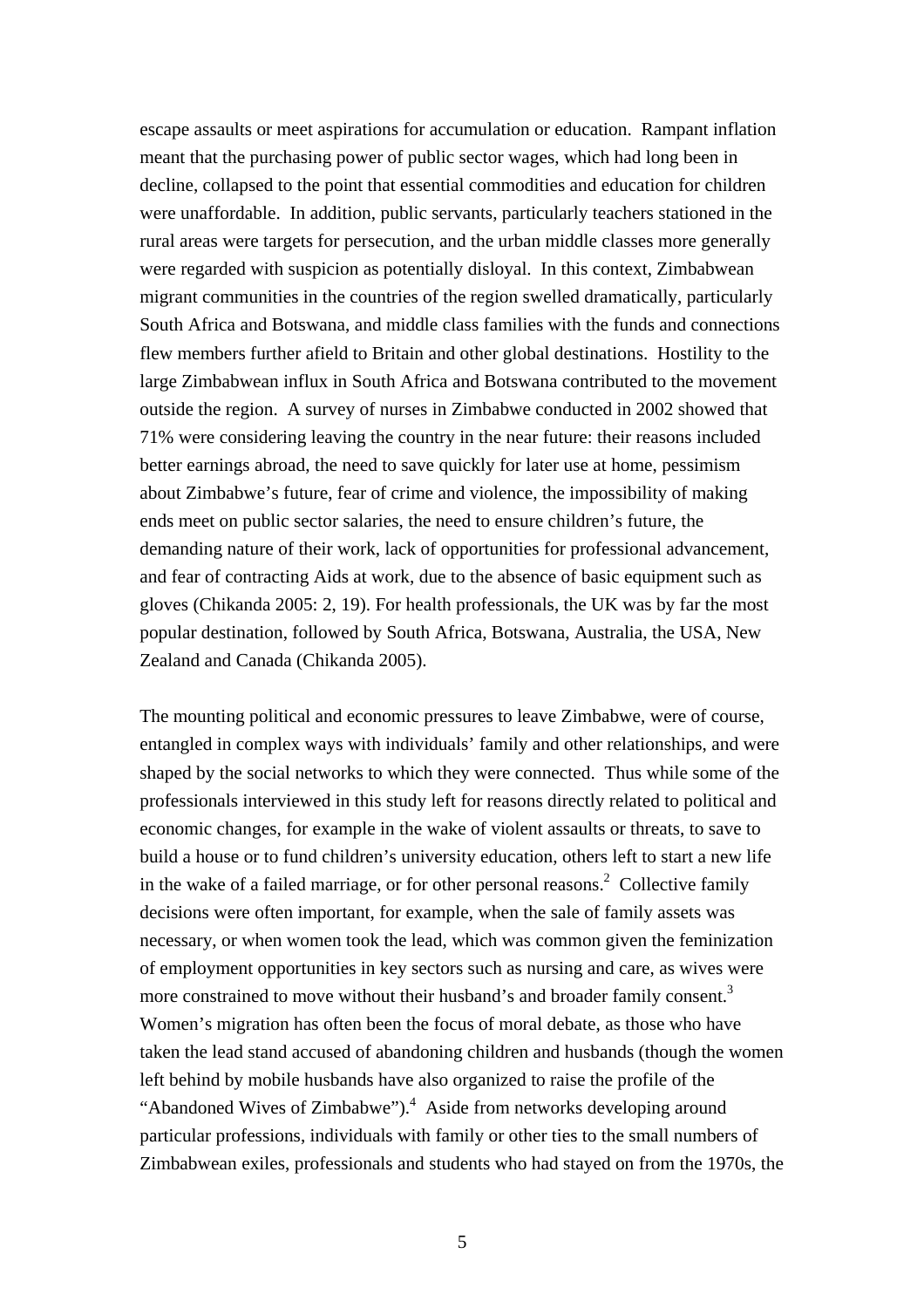migrants from Matabeleland who left in the wake of state massacres in the 1980s, or had personal experience of study in Britain were in a better position to move than others.

The 'popularity' of the UK as a destination for the Zimbabwean middle classes was not only the product of social networks developed through a history of colonial and postcolonial connections, but also reflected organized recruitment into public service professions. From the late 1990s until 2002, private recruitment agencies supplying the British labour market with nurses, teachers and social workers had offices in Zimbabwe, and held periodic recruitment drives in public venues.<sup>[5](#page-33-4)</sup> Thereafter, agencies and employers based in Britain were still accessible on the web, and through information passed through networks of contacts between relatives and former colleagues, or after arrival in Britain. Some British based institutions had particularly good connections to Zimbabwean networks, such as the significant number of nursing agencies and colleges set up or run by Zimbabweans themselves. Migration chains also developed specifically around nursing training as a route of entry, and up to late 2002 Zimbabweans of all ages and professions flocked to take advantage of the bursaries available to overseas applicants. A Zimbabwean woman who came to Britain to enrol on a nursing course recounted "the motivator who encouraged me to go was a friend's boyfriend, he told me 'enrol on a nursing course and you'll have an invite to the UK, it's simple, easy as that'… Of course I had to negotiate that with my husband, but we decided it was the only way we would ever make money and have a future, so I came first and he followed."[6](#page-33-5) Nurses who had trained in some London colleges before late 2002 recalled being in classes that were more than two thirds Zimbabwean.<sup>[7](#page-33-6)</sup>

By late 2002, Zimbabweans were one of the largest groups of asylum seekers in the UK, and the fourth largest foreign nationality in the UK nursing workforce. Estimates of the numbers of Zimbabweans in the UK ranged from just below 200,000 to 1.2 million (Mbiba 2004). There is a strong class dimension to those who have moved from Zimbabwe to Britain, due to the expense of travel beyond the southern African region, reinforced by the collapse of the Zimbabwe dollar (such that flights could no longer be purchased in local currency after 2002), and a new visa regime, imposed by the UK in late 2002. The diaspora press is full of adverts taken out by "nurses seeking sponsorship to relocate", who lack relatives already in the UK or other connections allowing them to mobilize the finance to make the move.<sup>[8](#page-33-7)</sup> It is not only in relocating that family and social networks are implicated, but also in negotiating work, to which this paper now turns.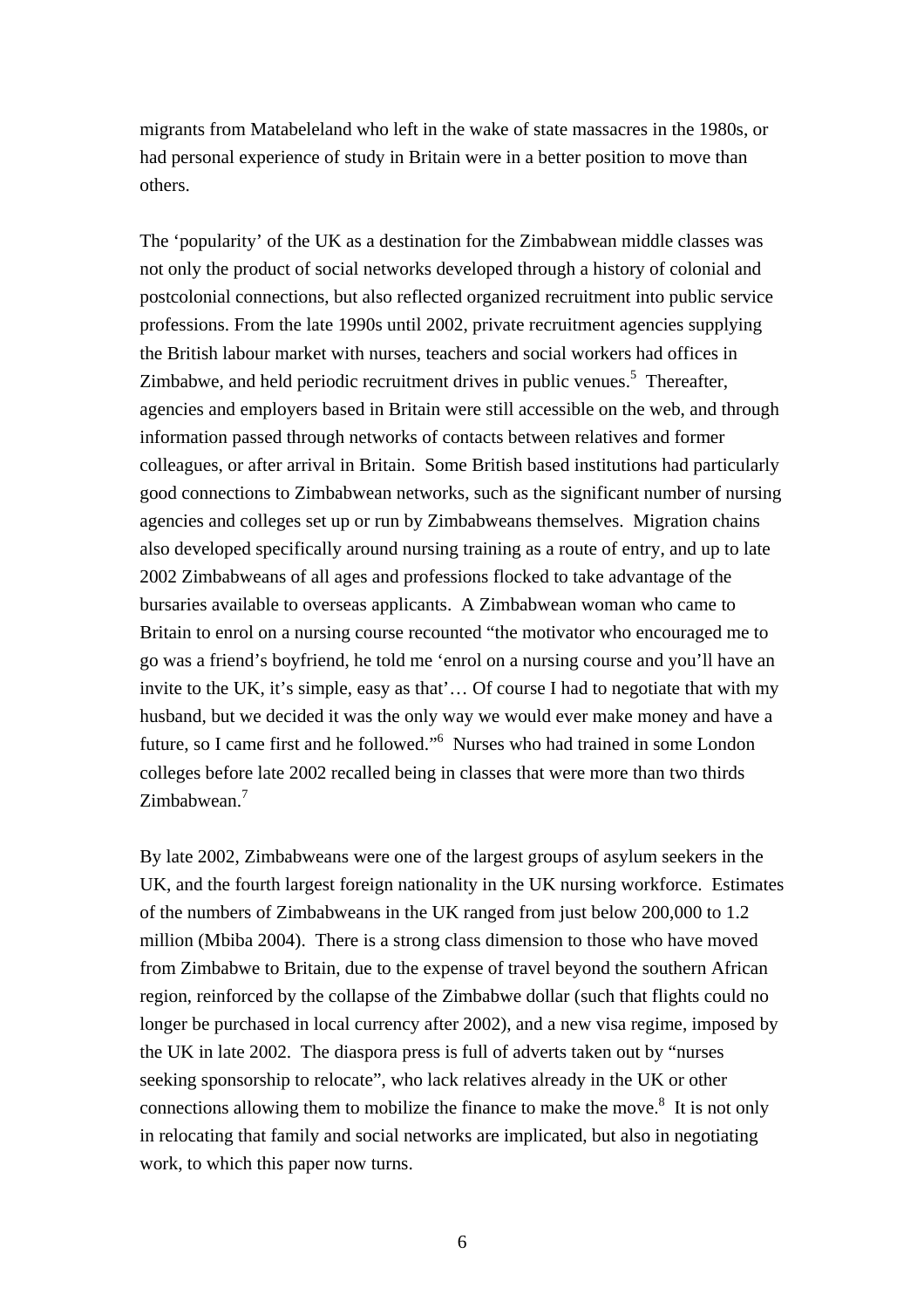### **Nursing**

Despite the relatively well developed social networks linking Zimbabwean health professionals to UK health sector labour markets, Zimbabwean nurses who had qualified before coming to Britain mostly did not describe a smooth entry into professional employment in the UK. [9](#page-33-8) Two thirds of the twelve nurses interviewed who relocated already qualified regarded their entry into nursing in the UK as difficult, and several felt exploited.<sup>10</sup> Overseas nurses are particularly vulnerable to exploitation when they first arrive and complete their adaptation courses (cf Anderson and Rogaly 2005, Buchan *et al* 2005). The main difficulties described by the Zimbabwean nurses who moved ready qualified were indebtedness caused by outlays for travel/visas and adaptation courses, overwork and exhaustion from taking on double shifts to pay off debts, a lack of information regarding reputable recruitment agencies and insecurity related to legal status. The problems of securing a smooth transition from adaptation courses into work were seen to be getting worse in the light of changes in the UK migration regime, which had increased problems of transferring from one legal status to another.

The most serious complaints about adaptation courses related to those offered by the private sector in nursing homes, as the experience of two female nurses can illustrate. They applied separately from Zimbabwe in 2001 via an agency to a college in Northern England, and paid over £1000 to secure a letter of acceptance on an adaptation course. Each was the first in their family to move to the UK, had been encouraged to move through former colleagues, and left behind husband and children. On arrival, they spent two weeks living in college accommodation (for which they were charged extra) before being placed for experience in one of a network of private nursing homes, where they lived in. They worked for a period of three months, being classified and paid by the homes as carers on £4.30 per hour even though they were doing the work of nurses, and needed to take on extra work to repay debts (despite restrictions on doing so). One of the nurses described receiving threats and verbal abuse from the matron of the home. She recalled:

It is a bad system, they want to possess you, you are trapped and you don't feel free….[The home owner] kept threatening to phone the Home Office. I was on a student visa at that time. We didn't know our rights then, so she could just threaten and we were afraid… We all left that home as soon as we could, she was always short of staff. I couldn't stay on there, it even put me off [the town of X] as a place to live.<sup>11</sup>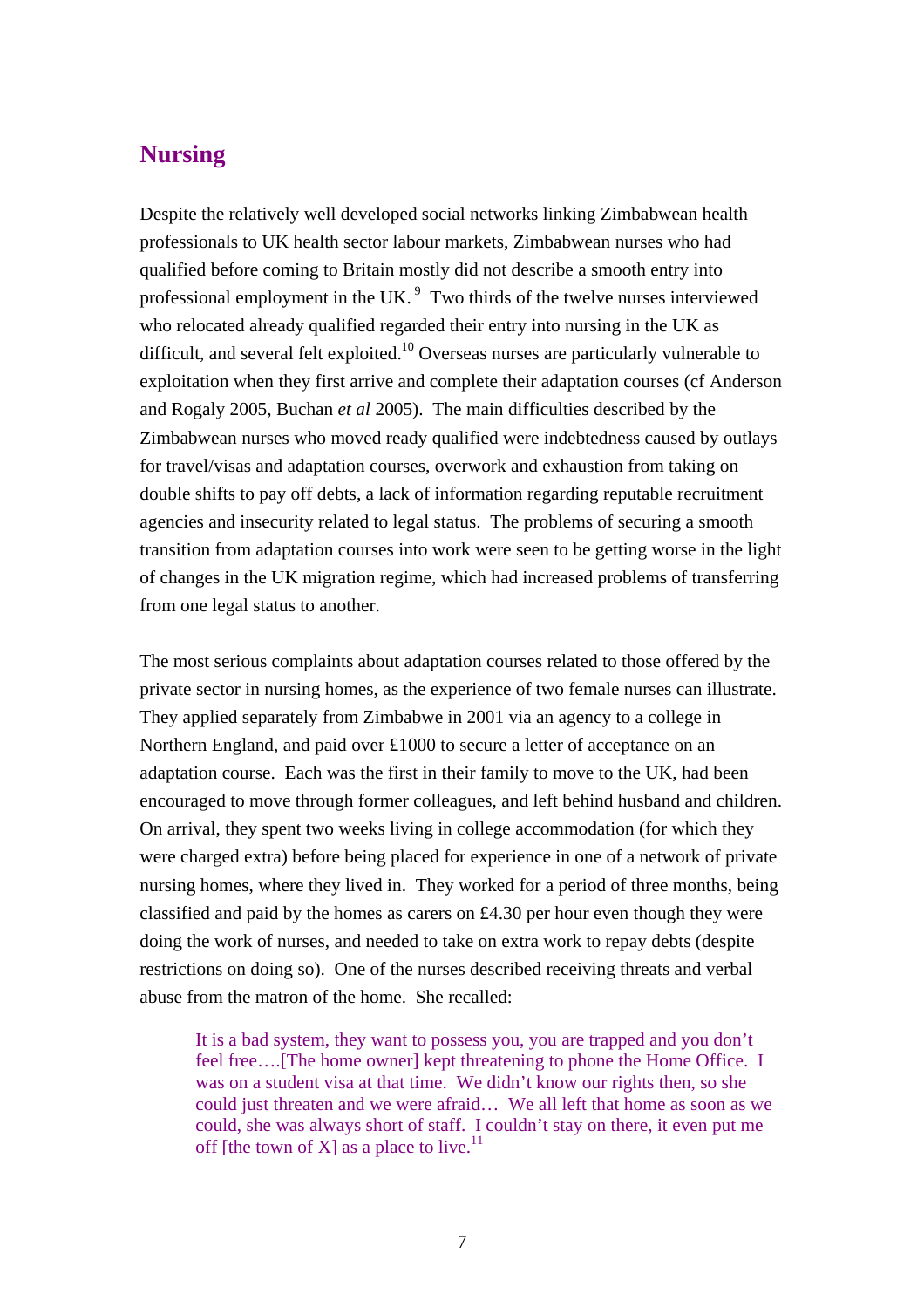At the end of the three month period, they were eligible for registration with the Nursing and Midwifery College, but the home owner obstructed their registration, to prolong their stay.<sup>12</sup> Though most nurses managed to register within a further three months of completing their three month training, one nurse described taking two years to finally be registered.<sup>13</sup> Another nurse had already been on her adaptation course at a private nursing home for 6 months at the time of her interview and described how the home manager kept extending the period of the course: "I am not happy with the adaptation, they seem to disregard my qualification and they would want to extend the duration of my adaptation. They do not stick to the time required in the NHS. This I think is to have cheap labour  $\dots$ <sup>14</sup> She was anxious to complete her course as quickly as possible so that she could get secure work and bring over her three year old child, and was concerned by the prospect of prolonged separation. Indeed, nurses with children, particularly mothers, who were the "pioneers" in the family in terms of movement to the UK, often looked back on the years before they had managed to sort out their registration, work, accommodation and movement of other family members a difficult and stressful time, when relations with children and spouses were under strain.<sup>[15](#page-33-14)</sup>

Even for those nurses who trained in the UK (such as those who had taken up bursaries before 2002), transition into regular work was not always smooth, and many have had to return to Zimbabwe in order to take up offers of work. For example, one male nurse, sponsored on a bursary, finished his training in September 2004. At the end of the course, he applied for a job with a London NHS Trust, but calling for references delayed the outcome of the interview to the point where his student visa expired, such that he transferred to a visitor's visa and was not able to work. He then had to return to Zimbabwe so that his employer could request a work permit while he was still outside the UK. He explained the stress this caused: "it was very hard – I hadn't saved and I was forced to rely on friends [for two months]… in the end I had to go back to Zimbabwe and organized someone to DHL me my work offer… then I had to go to the British Embassy for entry clearance."<sup>16</sup> Another registered male nurse had similarly been offered work, but was in limbo when interviewed, due to his visa status. He described: 'My situation is dicey… it's difficult to live with such insecurity and I've got a wife and kids back home who are looking to me… it was a mistake to leave it so long to come here, those who came earlier had it easier.<sup>[17](#page-33-16)</sup>

His relative and host (also a nurse) was relatively well established in the UK, and could afford to put him up and cover his costs while he was in limbo, he explained: "he's alright because we're looking after him, he's got support, but think of the others without that backup, the stress, the drink the breakdowns..."<sup>18</sup> Aside from the stress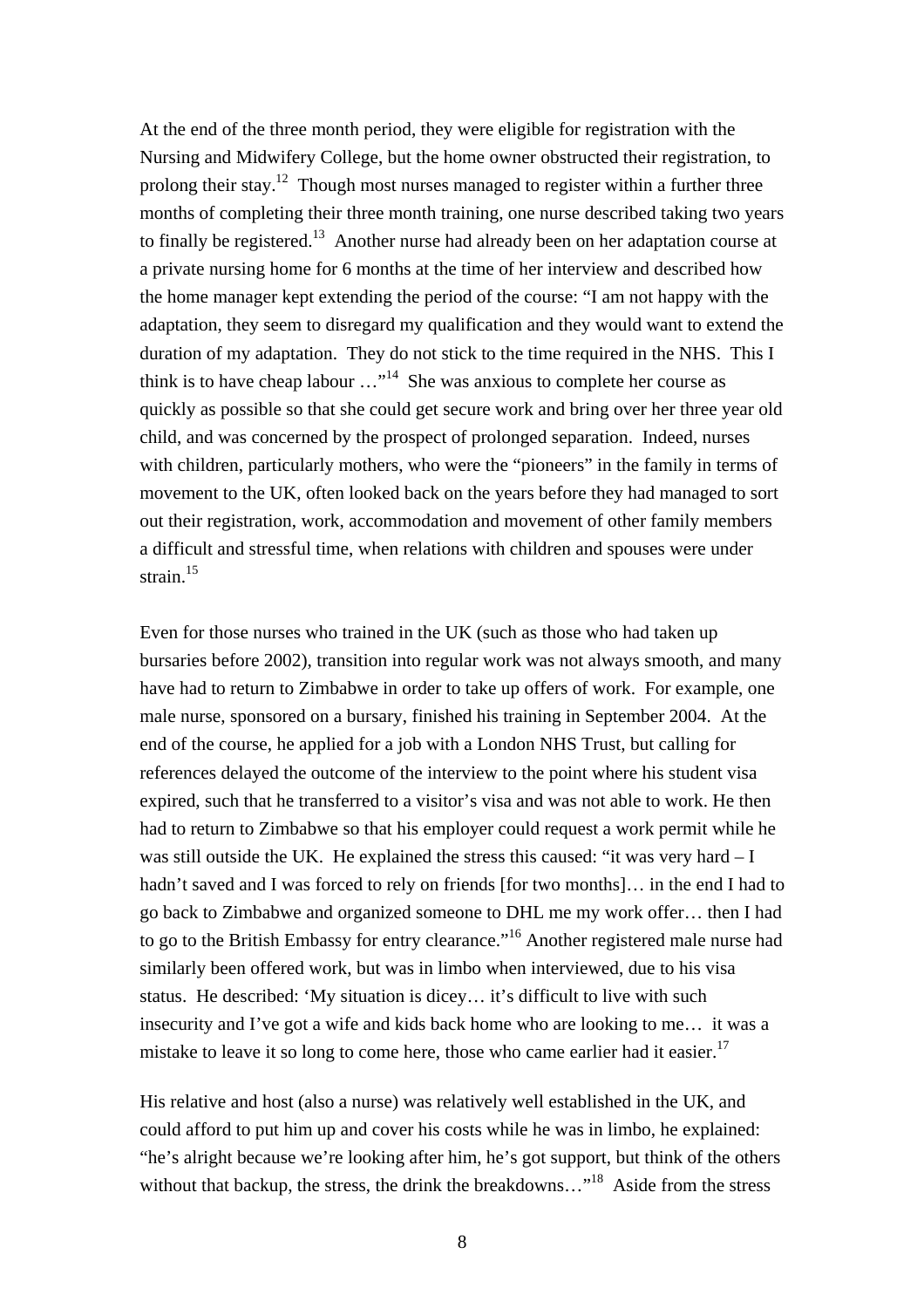and costs of returning to Zimbabwe, the process of applying for visas back home was regarded as risky, and those who had left for political reasons feared detention and interrogation. One nurse told of a colleague who had failed to get clearance to return to the UK after visiting her family in Zimbabwe despite holding a valid work permit.<sup>19</sup> The insecurity of student nurses and qualified nurses in the process of getting work in the UK was demonstrated clearly in July 2005, when Zimbabweans rounded up for detention and deportation (some of whom subsequently embarked on hunger strike) included at least one student nurse studying legitimately, plus another qualified nurse in transition to work.<sup>20</sup>

Although the bursaries for nursing available before 2002 had encouraged entry into the profession, many Zimbabweans trained as nurses because they felt they had no choice. Nursing is commonly upheld as "the one channel for getting regular work in the UK", and many people felt – and continue to feel - that they lack other options.<sup>21</sup> One woman who had just registered and started in her first job felt "I want to get out of nursing…. it's a dirty job, it's less valued, you're not recognized, you're still serving. The role of a nurse is just like a carer. In Zimbabwe, a nurse or a midwife is a somebody, responsible and so you might favour a job for that, but if you're just treated like a worker to be ordered about, how is that? But the thing about the health sector is that it's easy to get a job...that's why I'm a nurse."<sup>22</sup>

Men in particular often described nursing as a negative career choice. A former teacher recalled: "I trained as a nurse due to my immigration status - that was back in 2000, it was the only way to be stable".<sup>23</sup> Another male teacher who retrained elaborated: "I didn't take the nursing job willingly, I just found myself without other opportunities, so I'm not motivated to go further through with the training, I felt I wouldn't last long, so I almost quit. I'm still undecided, I did a diploma not a degree in nursing – I chose not to go on because I didn't think I'd last long… I still feel a teacher, I decided to go into nursing because of a lack of opportunities for teachers, I thought of nursing as a job for females". $24$ 

In terms of work aspirations within the UK health sector, most of the Zimbabwean nurses interviewed aspired to work in the NHS, which they felt gave better opportunities for training and career development than the private sector, offered more diverse experience and facilitated negotiating the UK immigration bureaucracy. Those nurses working in private nursing homes mostly reported aspiring to move into NHS work in the future. Nursing home jobs were only actively chosen by those who wanted more flexible, less demanding work, particularly those trying to juggle work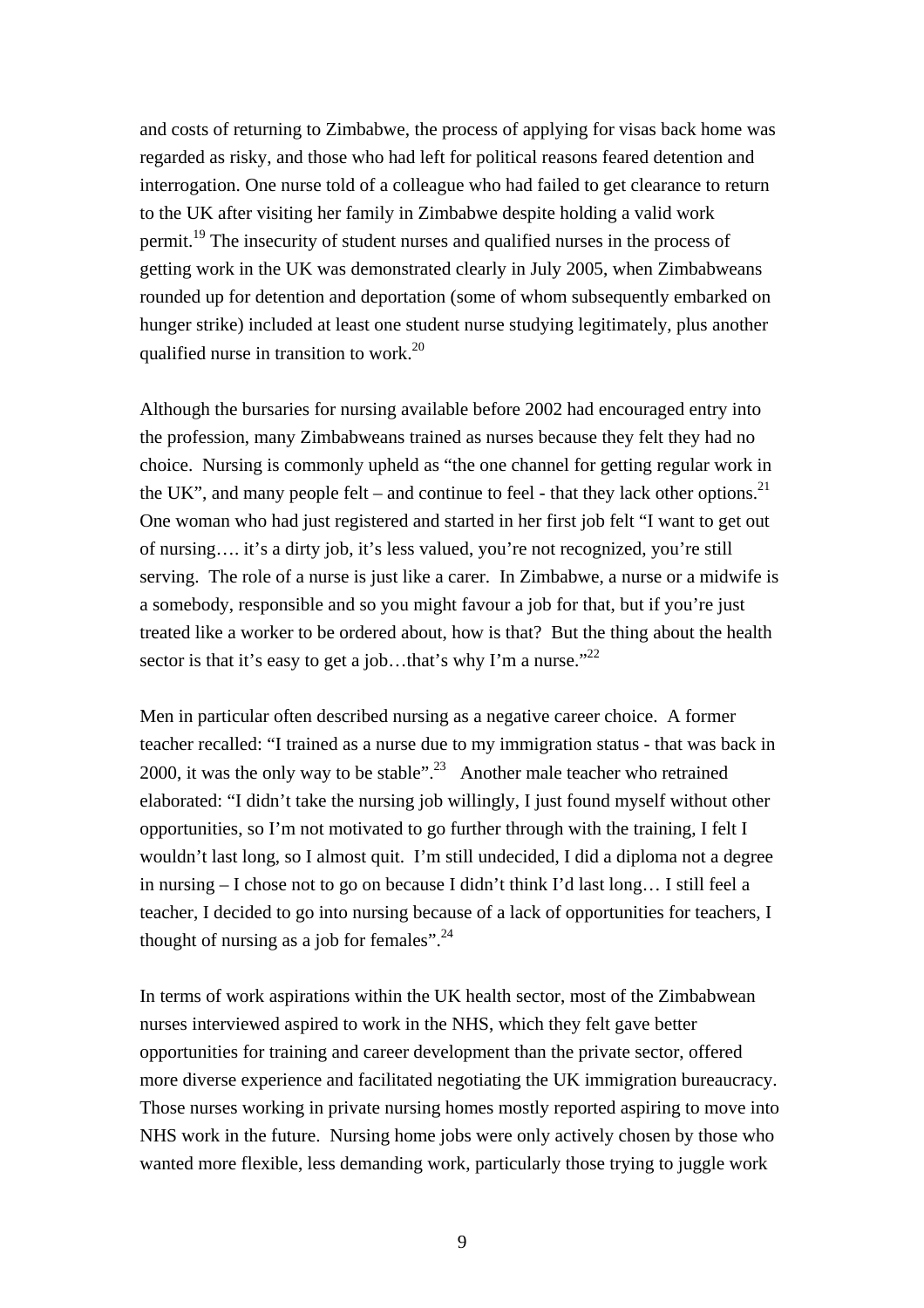and care for children. Thus four of the nurses interviewed described being "stuck in nursing homes" because of childcare obligations. Three of these were single mothers,  $25$  and the fourth was in a two profession household, but her husband's nursing career took first place, and she had primary responsibility for looking after the children.<sup>26</sup> All four had explored the possibility of NHS jobs, which they regarded as preferable both from the point of view of salaries and careers, but had not managed to find jobs with a flexible enough shift pattern. Rotating shifts, in particular, were felt to be unmanageable in conjunction with childcare. They thought NHS jobs were more strenuous than some private sector nursing home work: one mother of three children, working for a hospital at the time of the interview, was planning to move to a nursing home for the same reason, because her job was "too demanding" and she could find work in a nursing home that was "less hard work".<sup>27</sup>

Those working in the private sector described more problems with racism than those working for the NHS. Many NHS nurses described indirect racism from colleagues and superiors, particularly complaints about their accent, and of having to work doubly hard to prove themselves. But most of the incidents of racism they recounted in interview related to problems with clients (mostly but not always white).<sup>28</sup> Some nurses working in the NHS had made formal complaints regarding racism from patients or colleagues, but most felt that bosses were aware of anti-discrimination legislation and procedures and "tried to be fair".<sup>29</sup> The nurses working in nursing homes and in other private sector institutions, in contrast, frequently described problems of institutionalized racism, and described instances of direct racist abuse from colleagues, clients and bosses, and inadequate procedures for making complaints.[30](#page-33-29) Four nurses described working in nursing homes in which the carers working beneath them refused to accept their authority, had aligned with residents who were racist, and management had not intervened in their support. $31$  This was also a common experience in placements during adaptation courses in nursing homes.<sup>32</sup> Unlike the hospitals, where nurses described formal policies and general awareness of anti-discrimination laws, the management of nursing homes was often cast as unprofessional, personalized, and colluding in the racism of white staff and clients. One nurse described how racism in a large family-run residential home in North London was only resolved when the home was taken over by a charity:

It was my first real experience of racism. The white carers couldn't take orders from us black nurses, they were forever fighting with us, and the senior people didn't intervene. But then [a religious charity] took over and wouldn't tolerate racism, so then if we had a problem we could invoke them... They sent us a form to complain and they dismissed the manager… Now it's much better.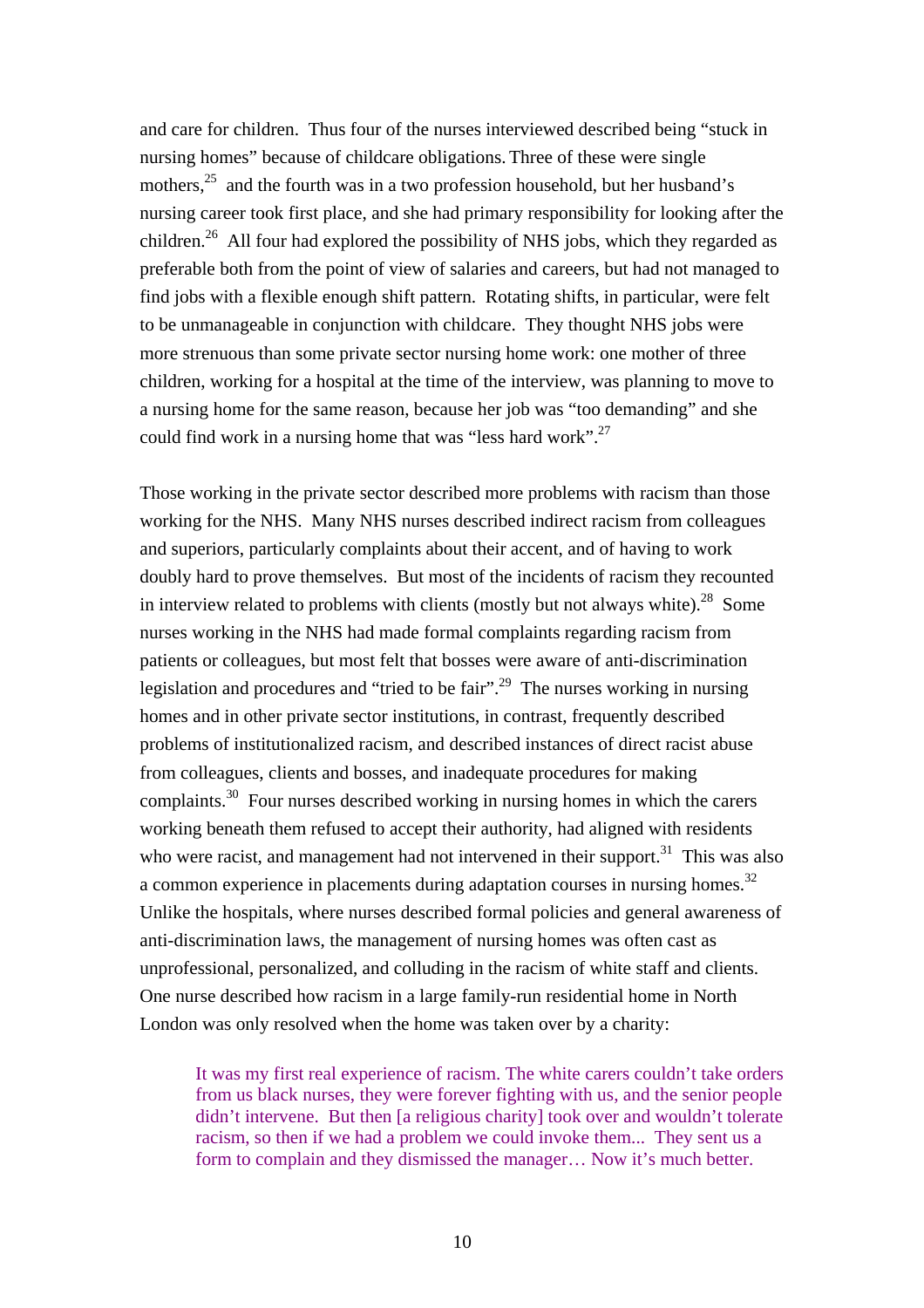The residents used to call us names because of our colour. But then all the residents got a letter saying it is out of order and they've got used to us.<sup>33</sup>

Most nurses criticized the treatment and undervaluation of nurses in the UK, the low pay for demanding work.<sup>34</sup> They repeated well known problems about salary levels particularly in the South East, about stress and work/life balance. Only those in households with two professional salaries described themselves as relatively "comfortable" in terms of income, and even they also struggled to fit in work and childcare if they had children in the UK, and complained of working too hard and of lacking a social life. Those who were most satisfied with their job were sometimes in specialized areas, for example, an occupational health adviser and paediatric nurse in the NHS both described feeling a valued part of a team.<sup>35</sup> Most nurses topped up their main job with agency work to meet expenses that included not only costs of living in the UK but also support for family back home, investment in property, and fees for relatives in school and university education (either in Zimbabwe, the UK or elsewhere). Bringing family to the UK increased costs significantly as it demanded a major reorganization of living, as sole migrants (male or female) or couples commonly lived in shared homes/ flats to maximize their earnings. Single mothers trying to support their families in the UK on a sole income were in the most difficult position, particularly if they lacked support networks in the form of friends or relatives to help with childcare. One mother in her late thirties, for example, was solely responsible for two young primary school children and her younger sister's university education: she made ends meet with a full time job in a nursing home, plus additional shift work with an agency. She described:

Back home they think you're sitting pretty, when you're working to die. They don't know you're struggling. Some people died of stress. I know what it feels like, you come from a night shift and have to prepare the children for school, getting them up and making lunch and taking them there and then you go to work and then you get them from school and prepare them a meal. At work, you're afraid to sit, if they give you a task to do seated, you'll fall asleep, so you have to stay on your feet just to stay awake. You have no rest at all, you can't turn down the agency if they find you a shift or they'll wipe you from their books and you need it, it's very difficult. If you tell people back home you're working 24 hour shifts, they'll think you're lying, but it's very common….[36](#page-33-35)

Another single mother had more flexibility as her two children were older, one just enrolling in nursing herself. She described how the way she had organized her working life changed after she fetched her children, yet she too depended on juggling her main job in a nursing home, three regular shifts per week at another home where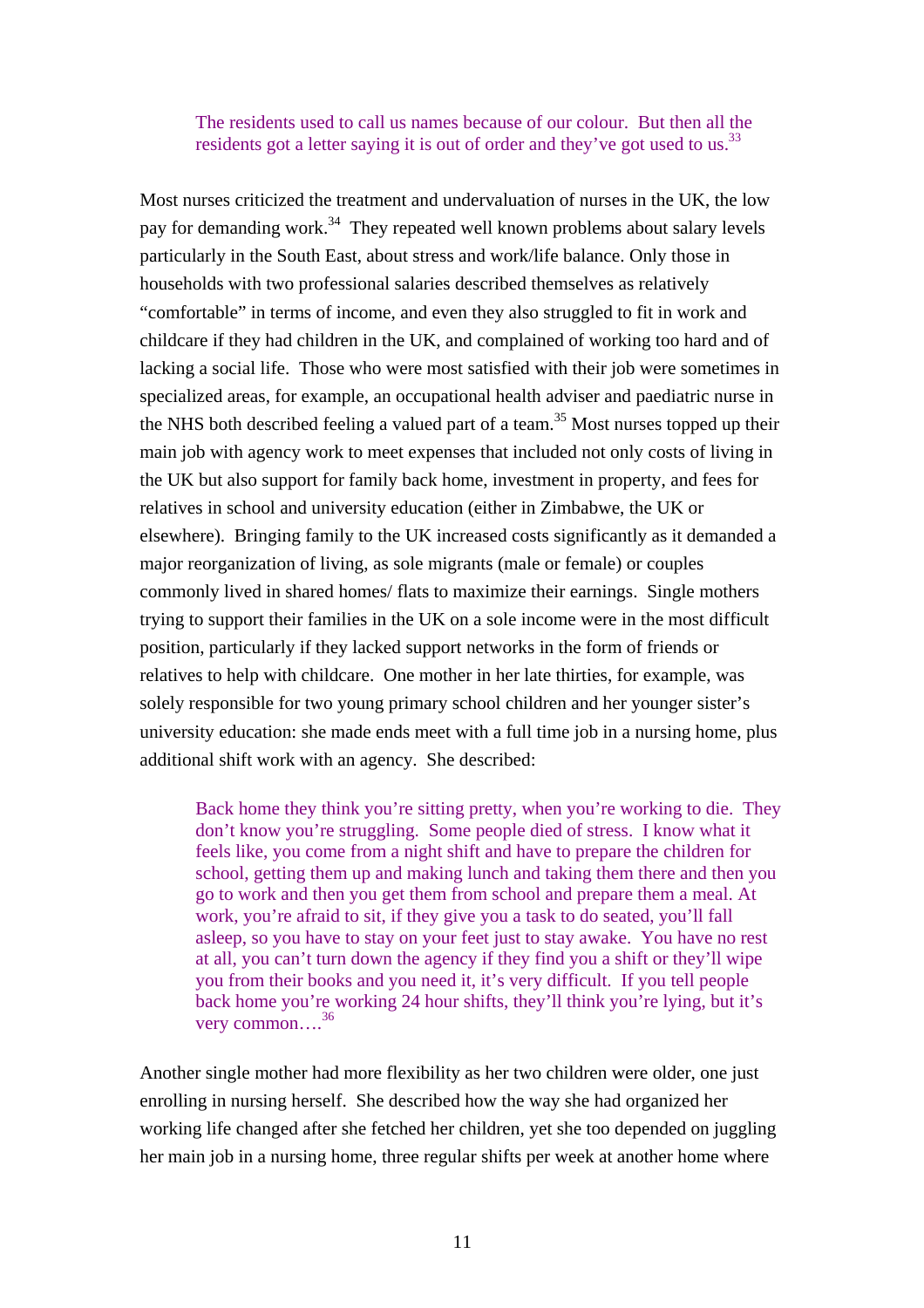she was bank staff, and occasionally topping up her salary further with better paid agency work:

Salaries are very low…£10.50 per hour, you need to do extra. I bring home £1500 a month, net. Without overtime I couldn't manage. The mortgage is £909 plus £500 a month for my child in college. I HAVE to do overtime. Renting is cheaper on a monthly basis, I did that previously, staying with other Zimbabwean friends, three of us sharing a house for £375 a month each with a bedroom. But when I brought my kids over, I had to change… Overtime makes things possible. I get  $\pounds$  2300 net with overtime, so I'm comfortable...If I transfer to an agency I can earn more money, but there's also a risk, it's not so stable. I join agencies when I feel like it, to augment my salary… Now I've joined bank staff with another nursing home, it's little money, but it's worth it, it's only 5 minutes to get there. I need the rest, I'd rather rest and retain my sanity. So I can do three shifts a week on top of my job... $^{37}$  $^{37}$  $^{37}$ 

Deskilling and a loss of status were problems for many of the qualified nurses who had relocated to the UK, and also for some of the older trainees in Britain, who had experience as professionals outside the health sector, or had run their own businesses. One nurse explained her responsibilities in Zimbabwe and the dramatic change when she came to Britain;

I was in charge of a 70 bed hospital, and then my next job was running a private hospital and two satellite clinics [and an AIDS/HIV outreach programme], and then here I had to go in at the bottom at the first entry point, it was very hard, to go from sitting at a desk planning to being one of those told to do this and that. It needed a lot of courage to do that, courage and determination. I nearly broke down…Looking back now it was worthwhile, but it was very hard at the time. $38$ 

Despite the problems they described, most of the nurses saw their future in nursing. Only one nurse among those interviewed was actively considering relocating to the USA, where she had a sister working as a nurse. Despite the problems nurses described with their work, employment was stable, and many were aware of being relatively privileged among Zimbabweans in the UK. Nurses were able to use work in Britain not only as a short term strategy of coping with Zimbabwe's economic plunge and political crisis, but were also securing longer terms goals of accumulation and investment in property and/or in their own and their children's education. Before turning to the ways they had reconfigured family responsibilities after securing regular professional employment, however, the paper first investigates teachers experiences of negotiating work in the UK.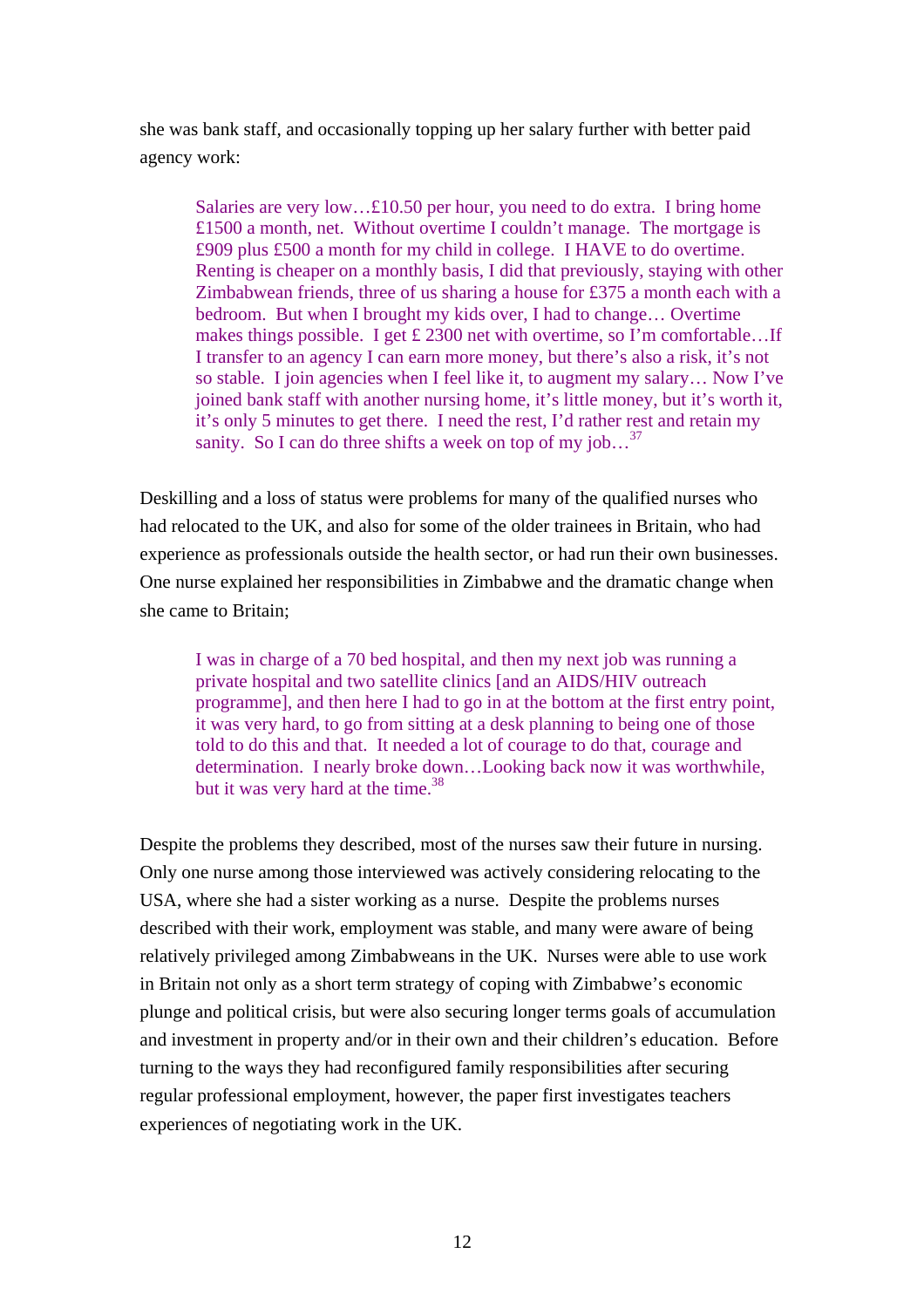### **Teaching**

In contrast to nursing, UK teaching labour markets have been much less accessible to Zimbabwean professionals, and the career itself has been unattractive. Unlike nursing, teaching is not a feminized profession. Indeed, some areas with vacancies are in conventionally "male" subject areas, such as maths or science. The reasons some Zimbabweans have been excluded from UK teaching jobs include diploma rather than degree level qualifications and a mismatch between acute teacher shortages in particular subjects and the skills Zimbabwean teachers brought with them. In addition, many Zimbabwean teachers ended up in the UK asylum system, unable to use their skills, partly because so many had direct experiences of violence, partly because social networks and organized recruitment into teaching were much less well established than with nursing. Moreover, teaching in the UK had the reputation of being "a job no Zimbabwean could want to  $\phi$ ".<sup>39</sup> Bloch's survey of Zimbabweans in the UK shows that of the 83 former Zimbabwean teachers who responded, only 33 were still in teaching in the UK (Bloch 2005: 54-5).

The seven teachers interviewed for this study, who were still working in their profession at the time of the interview had entered teaching in the UK in different ways. Only one had applied directly for a job via a recruitment agency based in Zimbabwe and entered the UK on a work permit,  $40$  the others came as students, visitors or dependents of others, and found work after arriving.<sup>41</sup> The process of adapting qualifications to British standards and gaining Qualified Teacher Status (QTS) was criticized for some of the same reasons as with nursing. Teachers complained of low levels of pay before gaining QTS and of discrimination in comparison to EU nationals.[42](#page-33-41) All had opted for school based assessments for QTS (rather than doing a year long graduate training), which in theory could be completed in 1-2 months, but in practice most reported taking a year to complete.<sup>43</sup> One teacher had still not finished the transfer course after three years teaching in a secondary school.<sup>44</sup> The status of trainee was a problem for those with lengthy experience, as it involved beginning at the bottom again, with authority constantly being questioned by superiors and colleagues. One former headmaster with more than ten years experience reported how difficult he found it being a "trainee" and having a mentor who had less experience than he had, and whose behaviour was unprofessional:

This idea of QTS is a problem, the other teachers see you as unqualified and want to tell you what to do. My mentor had only four years experience, they're only now recognizing I'm skilled, you can read it from the behaviour. He's now asking me for lesson plans for other teacher, to help them, but at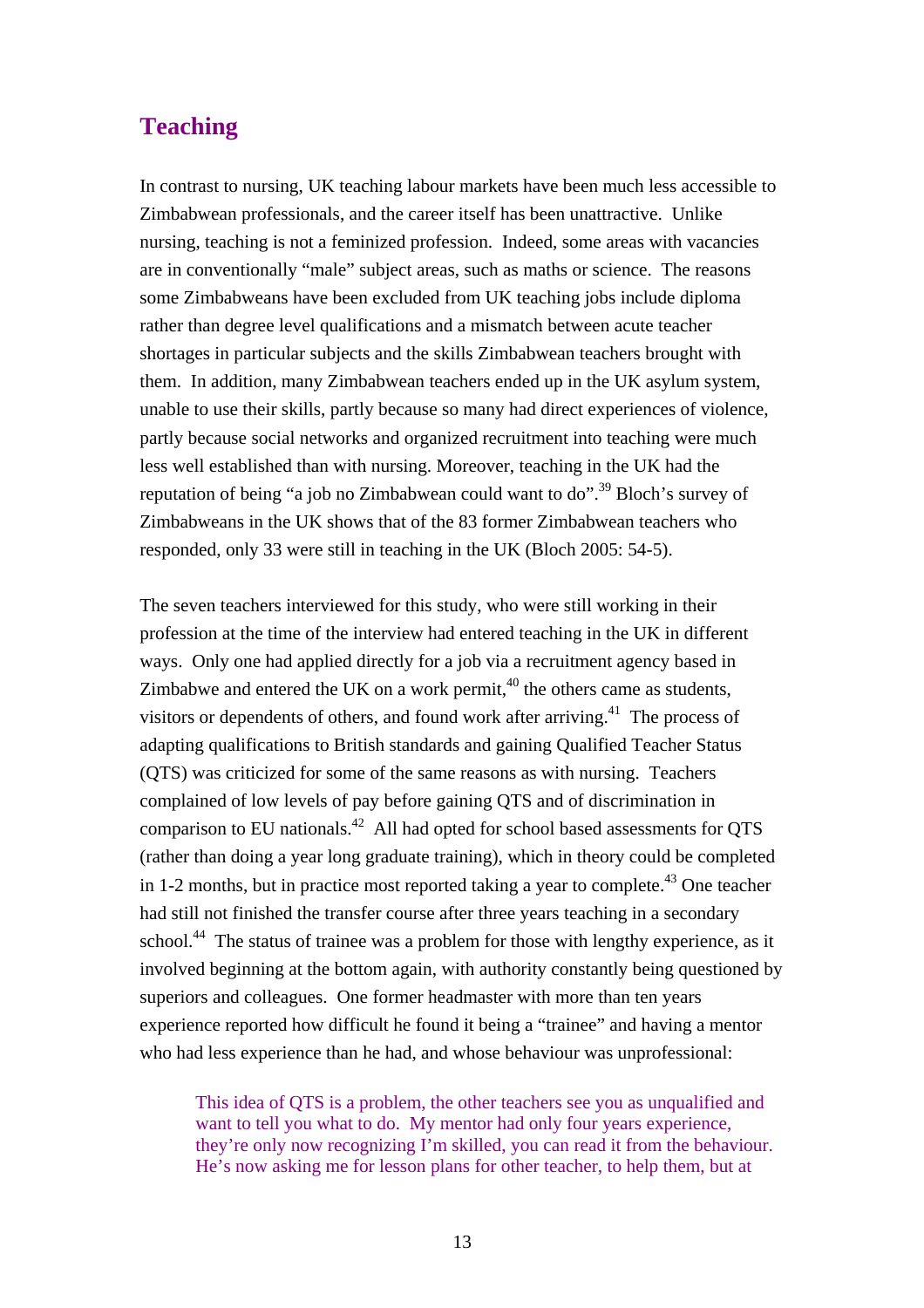first he was policing me and trying to find fault. I wouldn't do it like this… He'd say things in front of the students, it was very unprofessional, the Head of Department was also unprofessional, talking, criticizing me in front of the students…[.45](#page-33-44)

Most of the teachers who had not come to the UK on a work permit found it difficult to find secure jobs, and many had spent months or years as dependents of relatives with more stable work, or had to combine teaching with unskilled manual work to make ends meet. Most spent time doing supply teaching or tutoring before finding permanent jobs; some had also worked for further education colleges or as teaching assistants. Even those with degrees from the UK and past UK teaching experience described it as difficult to get permanent mainstream teaching jobs on their return to Britain after 2000.<sup>46</sup> For teachers without degree level qualifications, these were the only options within the teaching field in the UK.

Supply teaching was generally described as a negative experience, due to stress and irregular hours. None of those who had worked as supply teachers had received briefings about indiscipline or techniques for handing bad behaviour in class before their first job, and only one had belatedly benefited from a course on how to handle indiscipline[.47](#page-33-12) They described having to pick up techniques through their own initiative from other teachers, after the humiliation and stress of classes where pupils took advantage of the fact they were new.<sup>48</sup> Though irregular hours are a key problem for many supply teachers, one of those interviewed had been offered a "longterm" (six year) supply teaching contract by a primary school, giving him the stability that allowed him to bring over his family including his wife (also a teacher), who was offered a similar longterm contract as a nursery nurse in the same school.<sup>49</sup> Irregular and insufficient hours were also key concerns of the two teachers in further education colleges (plus the additional insecurity on the part of one who was a failed asylum seeker). Both were dissatisfied with their job because students were not motivated to learn, having enroled for immigration reasons, to allow work.<sup>50</sup>

Those teachers working on permanent contracts in the main school system were also dissatisfied with their jobs. Salaries were less of an issue than conditions at work, particularly indiscipline, stress, excessive hours, and loss of status. Bad behaviour in class was described by most teachers as a "major worry", as the "most difficult aspect of the job" and the reason why colleagues left the profession.<sup>51</sup> Several described experience of having things thrown at them, of fights in class, and of racist and other abuse. Many had worked in "failing" schools, where as many as half the children were on the special needs register.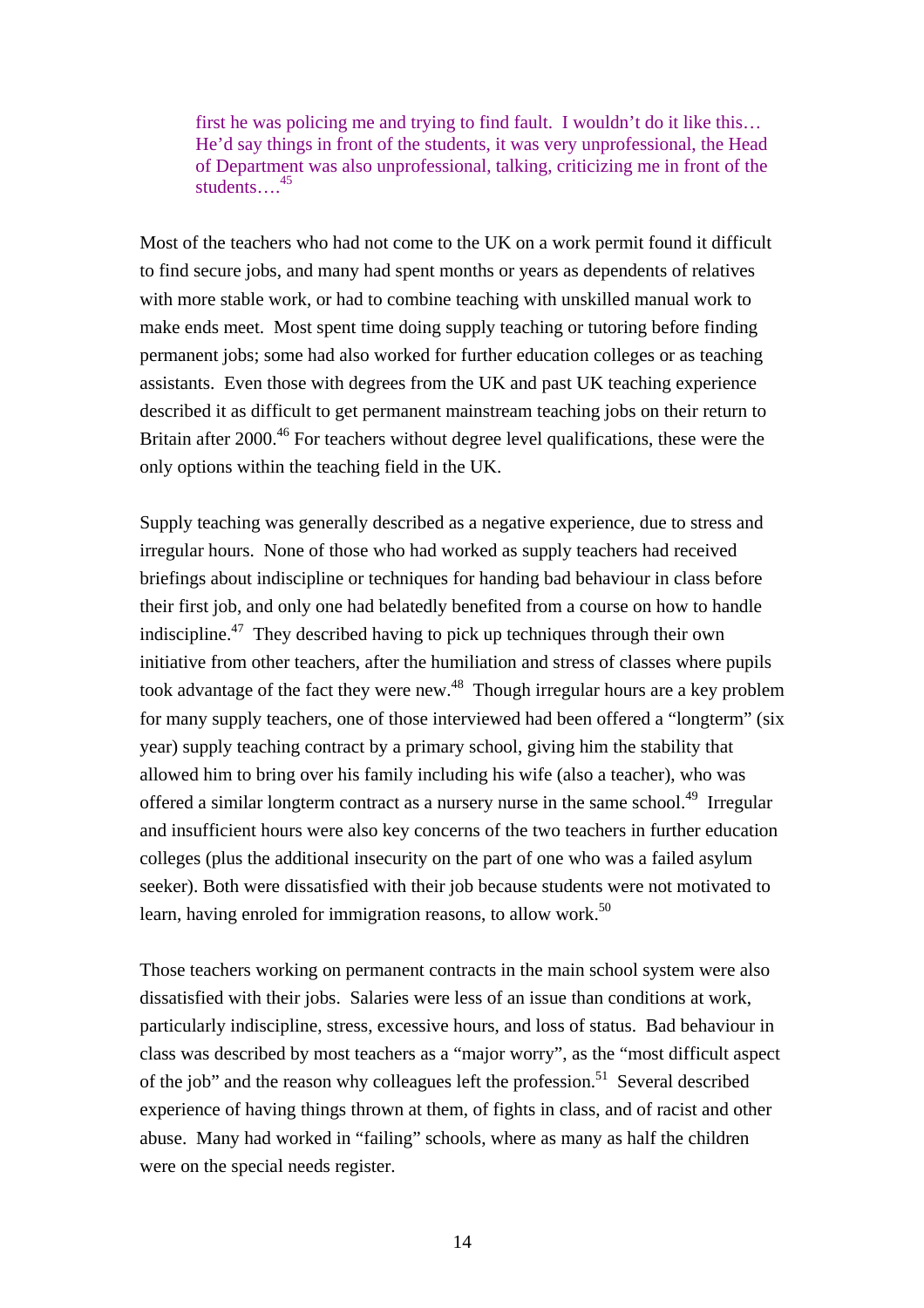Indiscipline was a major problem at a practical level – in Zimbabwe, teachers were used to a culture of respect in schools and to maintaining it by beating – but it also went to the heart of different values and attitudes towards raising children. The Zimbabwean teachers agreed unanimously that child rights were "a hindrance to the education system", that the "children have rights, yes, but things have gone too far."<sup>52</sup> One was of the opinion "child rights means parental abuse - and abuse of teachers".<sup>53</sup> A secondary teacher with experience of several schools described: "Discipline is the biggest thing, there is a culture of lack of respect in general, and particularly in some schools, such as X school, where I now teach...".<sup>54</sup> Another secondary school teacher compared secondary children in Zimbabwe who, "see the value of education… they are willing to learn and want to uplift themselves and become better people. They see you as an authority figure. The parents are very supportive of teachers, they reinforce, in Zimbabwe it was a better experience being a teacher, here it's not satisfying, I'm trying to get out because of the problems you see in schools all the time, you come home depressed and bitter and disillusioned, you don't want to go back the next day, I don't enjoy going to teach at all."<sup>[55](#page-33-19)</sup>

All teachers working at secondary level had experienced racist abuse from children, and some described instances of institutionalized racism. The worst instances of racism were not always experienced in the worst schools in the major cities. One secondary school teacher, with experience in "challenging" multinational schools in Slough and London described his worst experience of racism in a good school in an affluent small commuter town in the Home Counties:

It was a good school and good students, but other teachers were a problem, things that applied to other teachers didn't apply to you, they didn't circulate circulars to me. Even the head of department was a problem…you'd put in a request and she wouldn't take it to admin, other staff would be privileged. I was the only black person in the school and I felt out of place, other teachers didn't see I had the same qualifications as they had, they really isolated me, and ruled me. The students didn't believe I had authority and tried to verify things with another teacher. They kept asking 'when will I get a real teacher'. They doubt you all the time. They cross check with the other teacher. If you differ they think the other teacher is automatically right and treat you as unqualified. Other teachers would undermine me, asking the students, 'how is he doing'? You're not on the same side as the teachers...

All the teachers made negative comparisons between their experiences of teaching in Britain and teaching in Zimbabwe. The majority described their most satisfying work in Zimbabwe, particularly in rural schools, where many had felt "really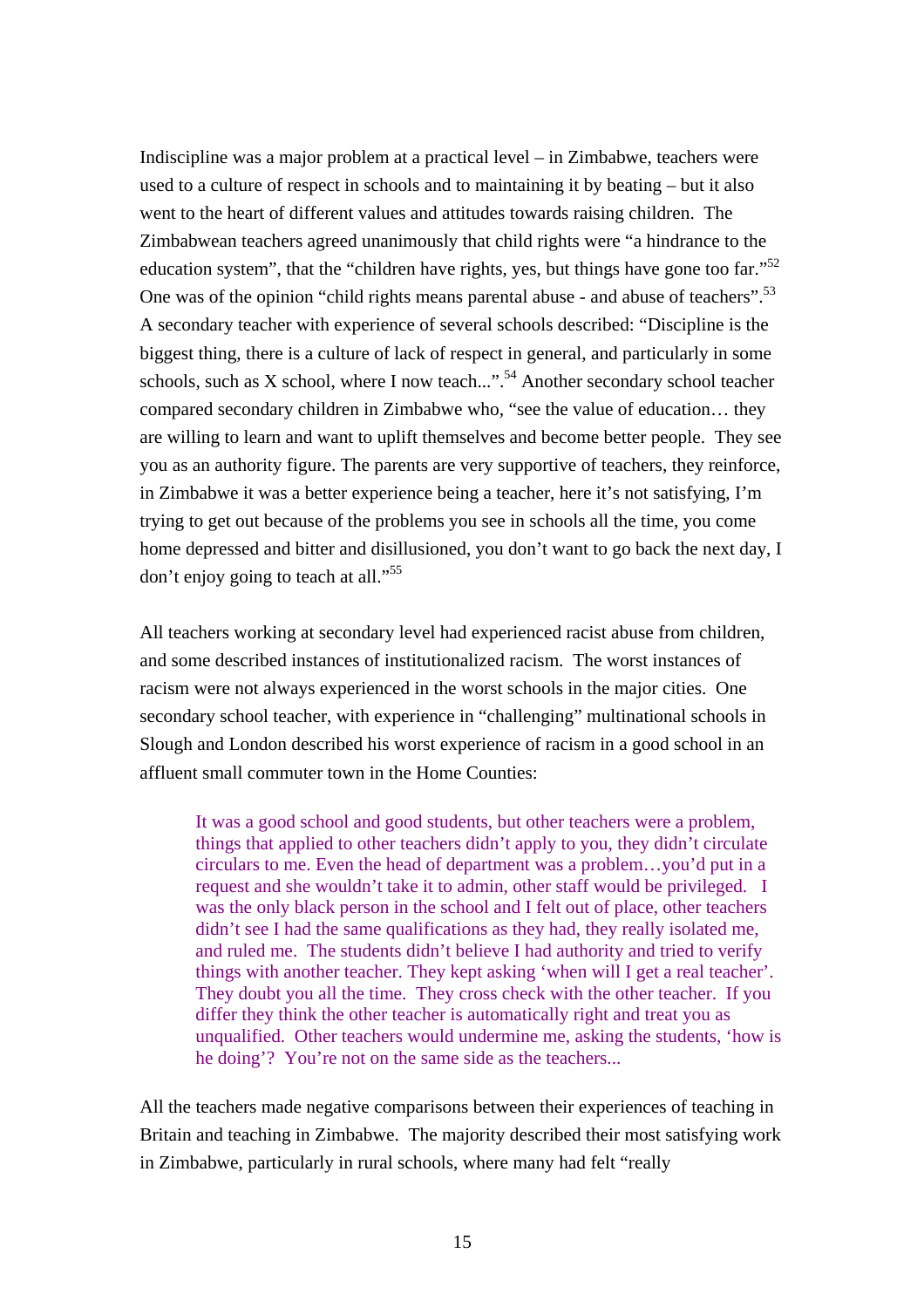appreciated".<sup>56</sup> The positive comments about teaching in Britain were confined to reflections on the resources available and smaller class sizes. Aside from the issue of indiscipline, many criticized the lack of flexibility in the curriculum, and the lack of creativity and responsibility in teaching. One elaborated "I feel I'm a specialist who can please and enjoy my work very well in Zimbabwe, rather than here, where somebody is policing you, you're not given the kind of independence and responsibility you have at home, the national curriculum now is just following a prescription…."[57](#page-33-22) Many of the teachers envisaged a future teaching in Zimbabwe, rebuilding the state education system, should the situation improve.

The nine teachers in the study who had discontinued teaching had mostly been working as supply teachers and had no prospect of securing permanent teaching jobs without further training (the one exception was a secondary school teacher, who had left a permanent job to set up a cleaning business). Four had retrained as nurses, one had retrained as a nursery nurse, two had gone into carework to support part time study, and one had registered for a PhD.<sup>58</sup> The reasons they gave for leaving teaching were indiscipline, followed by racism, stress, irregular work, difficulty finding work, no degree, low pay and legal status. A teacher re-training as a nurse explained how she had worked in supply teaching in London and Essex, sometimes doing primary and sometimes secondary level placement: "I found it very stressful...Every day I would come home from work complaining – I found I couldn't sleep, they'd be insulting you, they'd say is this your natural hair, making personal comments about what you looked like – in Essex some of the primary kids hadn't seen black people close up before. If you think of how people back home behave, they sit down when you want to teach them, not here, some places you can't get the children even to sit down. You feel so frustrated, what am I doing this for?"<sup>59</sup>A secondary teacher who had left teaching to set up a cleaning business felt "No one coming from Zimbabwe can want to teach here, finding a child abusing and insulting you and even beating you, it's very un-African". He elaborated: "At home teachers are respected, feared – children will get off the pavement for you". <sup>60</sup>

The teachers who had secured regular work in the school system, however, were, like nurses, in a position envied by many others in the diaspora. They had a stable income from which to make plans, to save and invest (in Zimbabwe or Britain), to purchase property of "the type teachers in Zimbabwe don't even dream of", <sup>61</sup> and to fund education for themselves and their children. The indiscipline they had faced on a daily basis in British schools was an issue of far greater importance than simply their work. All but two of the Zimbabwean nurses and teachers interviewed for this study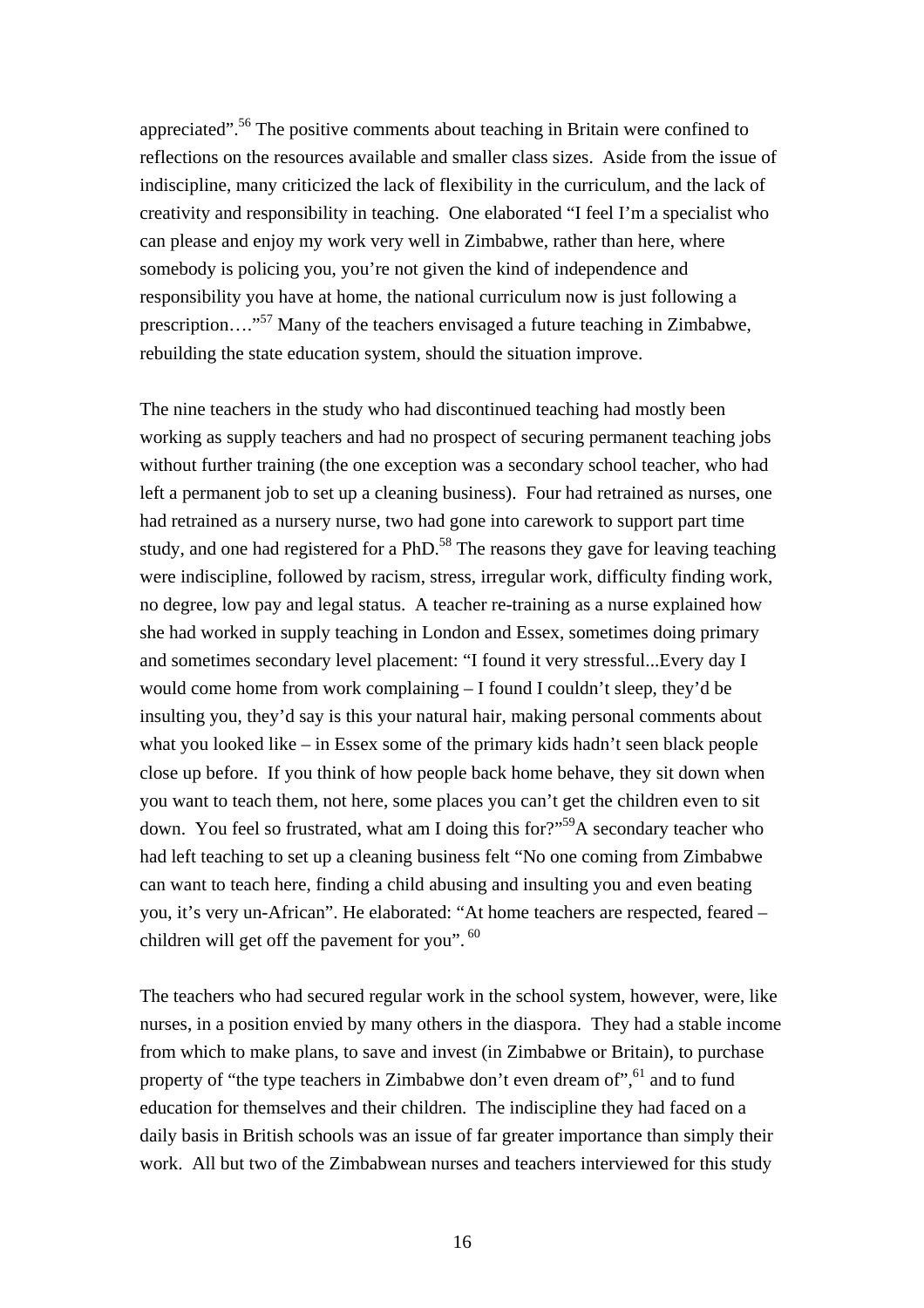were parents. Below, the paper turns to consider how this issue affected decisions about how to reconfigure family life around professional work in the UK, reflecting and reshaping notions of morality and identity, defined in ethnic, national, Southern African or pan-African terms.

### **Reconfiguring family life**

All of those interviewed regarded Zimbabwe as home; Britain was at best a temporary home, and most envisaged their stay in Britain as short term, enforced as a result of the current political and economic situation in Zimbabwe. In the context of this general temporariness in perspective, however, the professionals varied considerably as to how tied in they were to the British context, and related to this, how they had reconfigured family and social networks after securing regular work in Britain.

Of the professionals with children interviewed in this study, 38% had either kept all their children at home in Zimbabwe, or lived only with babies/toddlers while keeping older children in Zimbabwean schools. A minority had children in other diasporic locations, particularly South Africa. These transnational parents included working couples and lone fathers or mothers with spouses and children at home, and a large number of single parents (overwhelmingly women), who were separated, divorced or widowed. Transnational family arrangements, through which internationally mobile parents organize children to be brought up by grandmothers, aunts or others can be seen as an extension over different geographical space of common strategies of parenting through the extended family (reinforced by the effects of HIV/AIDS). Yet moving beyond Southern Africa introduces particular strains on family relations: as noted above, decisions to move interacted with personal relationships and placed huge pressures on marriages, not only during prolonged periods of separation, but also when the "pioneer" had managed to bring his or her spouse to the UK, as diaspora life often involved renegotiating domestic roles in the light of feminized employment opportunities, work/life imbalances, and the lack of support from maids and extended family. Marriages have come under particular strain when professional women have brought over husbands with non-transferable skills, who failed to get regular, well paid work (as in the case of the three nurses in this study who experienced divorces after bringing their husbands to join them).<sup>62</sup>

Almost all of the professionals interviewed here had to spend an initial (often prolonged) period of separation from spouses and/or children. Even when the lead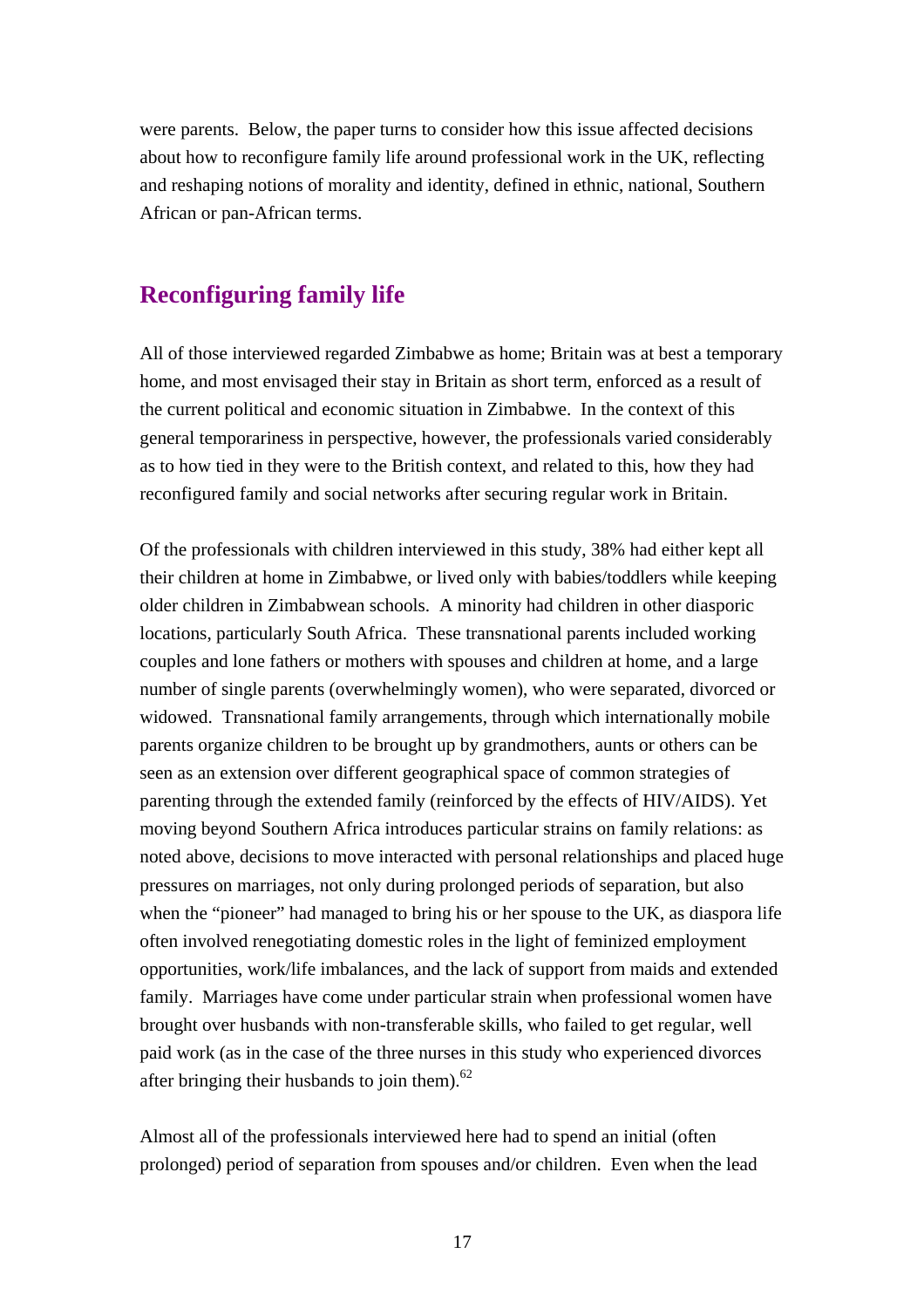family member had found secure work, it was by no means automatic that close family would be allowed into the UK. Those who had succeeded, felt they were "lucky" they had managed to get family through immigration.<sup>63</sup> Two professionals in this study had initially failed to bring in kin: one nurse had tried to bring in a nephew whose own parents had died, but he was refused entry repeatedly, first as a relative, the second time as a student, and finally came in as an asylum-seeker, though the case was turned down.<sup>64</sup> Another nurse described how she and her husband (also a nurse) both in professional work "could not believe it" when their three children were deported back to Zimbabwe:

I cried a lot at the airport to no avail, hoping the immigration officer would change his mind. I thought about the cost of the three tickets that we had bought for our children who were now being returned to Zimbabwe. I had to take some time off later to go to Zimbabwe and bring our children here. I was only allowed to bring the two that were under 18, and it was painful to leave behind my eldest son because he was older…I had to find him a place at a college to bring him here on a student visa, which was granted and he joined us a year later.<sup>65</sup>

She felt "the British don't understand our African extended families, they don't understand that a child is not independent just because he has reached 18, he is still under our control if he is under our roof".<sup>66</sup>

For many of the parents of these transnational families, however, keeping children in Zimbabwe was a positive choice. The cost of supporting children in the UK was a major factor in this decision, as many envisaged themselves as working for a few years to save as much as possible as quickly as possible, before returning home. But money was not the only concern. Most of the parents interviewed emphasized their negative assessment of Britain as a place to bring up children – particularly the indiscipline in schools, the controls on parenting, the lack of respect, the lack of space, the potential for children to lose their language and identity, and an overemphasis on sex in teenage youth culture and the media. Some continued to uphold the positive features of childhood in Zimbabwe, even in the current context, as remittances allowed for children to be sent to top class private boarding schools, where educational standards have been maintained. Parents sometimes expressed their desire for their children to remain in Zimbabwe in terms of inculcating 'African values' of respect for family and authority, as well as in terms of national or ethnic identity. Related to this, many parents planned to bring teenagers over to the UK only once they had finished school and could work, or combine work and study. The main disadvantages of this kind of long distance parenting were described as loneliness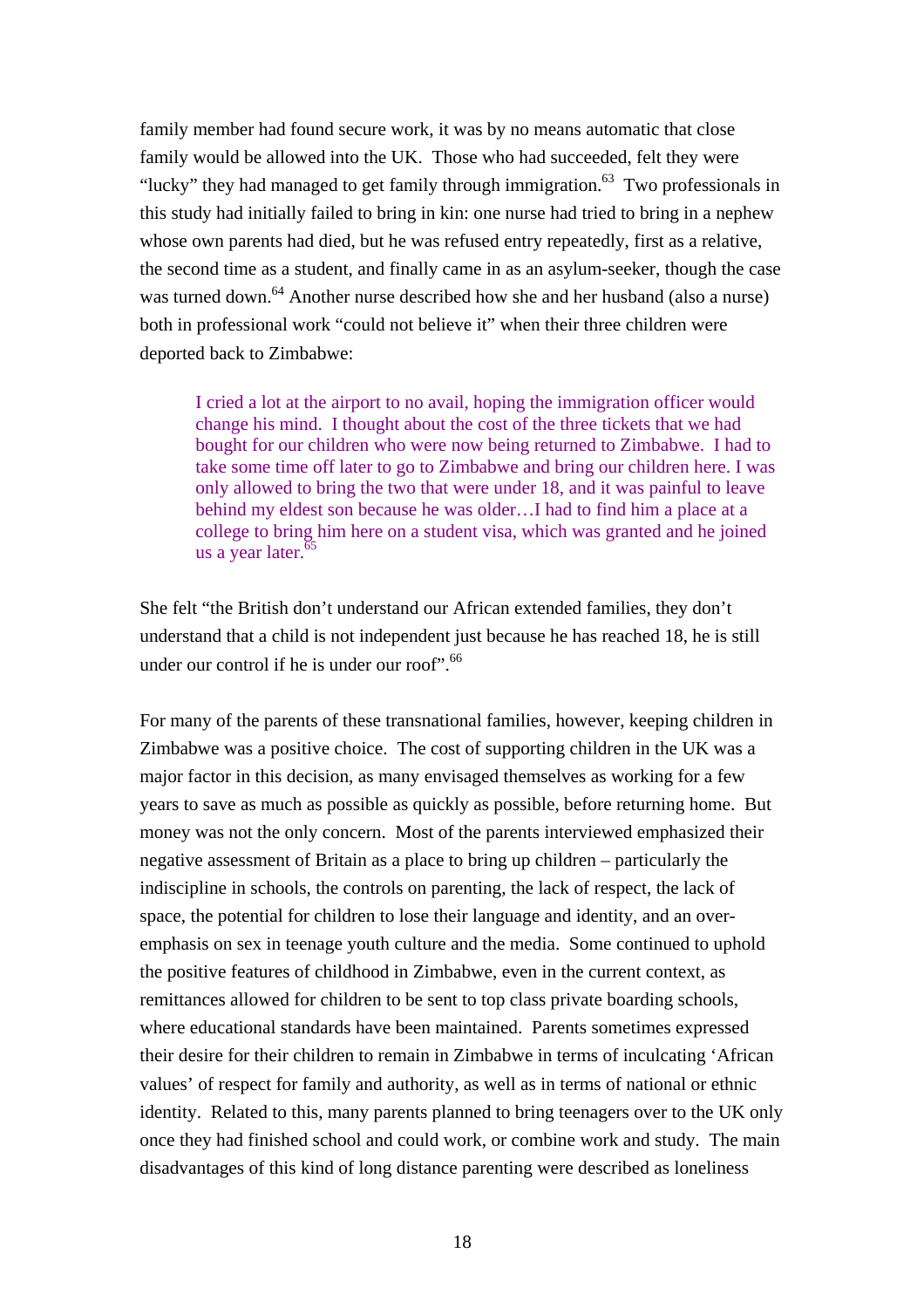(particularly for those separated from spouses as well as children), the difficulty of organizing regular visits to maintain contact with children, and fears over the reliability of relatives entrusted to look after children.

A male nurse, who had worked in the UK since 2000, and whose wife was also working in the UK, explained their reasons for leaving children at home in the following way:

I haven't brought the children over here, maybe later on when they've finished school we'll bring them over to work. It's too expensive to have children here, my wife is here too, my sister is looking after our children back in Zimbabwe. I can mix, going back and forth, I don't want the kids here, they'll grow up tough… at home I'm sending them to private boarding school, it's affordable with me here - two days wages here is a term in boarding school back home. We can't bring them over here until they can support themselves. Also children can run around back home, not like here, there's no space and you're not allowed to do that.<sup>67</sup>

Another nurse (a single mother) was highly critical of the behaviour of friends' children in the UK, who were unruly and were losing their language ability, and whom she felt "did not behave like Africans". She had left her children first with her mother, and following her mother's death with her sister, despite also worrying that her sister "had her own life to sort out, her own priorities – not like my Mum who would just look after things for me". Yet she was adamant that her child should not be brought up in Britain: "I'm a patriot, very patriotic, I don't like lots of things about British society – teenagers are unruly or they can be cuddling in the parents home at fifteen, when they're too young for that….I want my child to be brought up in Zimbabwe, he should know where he comes from, he needs to know his rural home [Nyanyadzi] when he's at home from boarding school".<sup>68</sup> Others expressed their concern for children's identity less in pan-African or Zimbabwean nationalist terms, but emphasized ethnicity: a father (and Ndebele nationalist) had left his wife and four children in Zimbabwe in 2000, though tried to visit at least once a year, and explained his motivation in terms of a desire for the children to be brought up according to Ndebele tradition, and to go through the (Khumalo royal) rituals he himself had gone through as a child. $69$ 

For those in secure professional work, it was affordable to travel backwards and forwards to Zimbabwe at least once a year. Exceptionally, one nurse (a father) said he managed to make three visits per year. Affordability was not the only constraint on maintaining contact, however, as problems with immigration and broken marriages could add to difficulties. A teacher (and father) from Matabeleland, working in a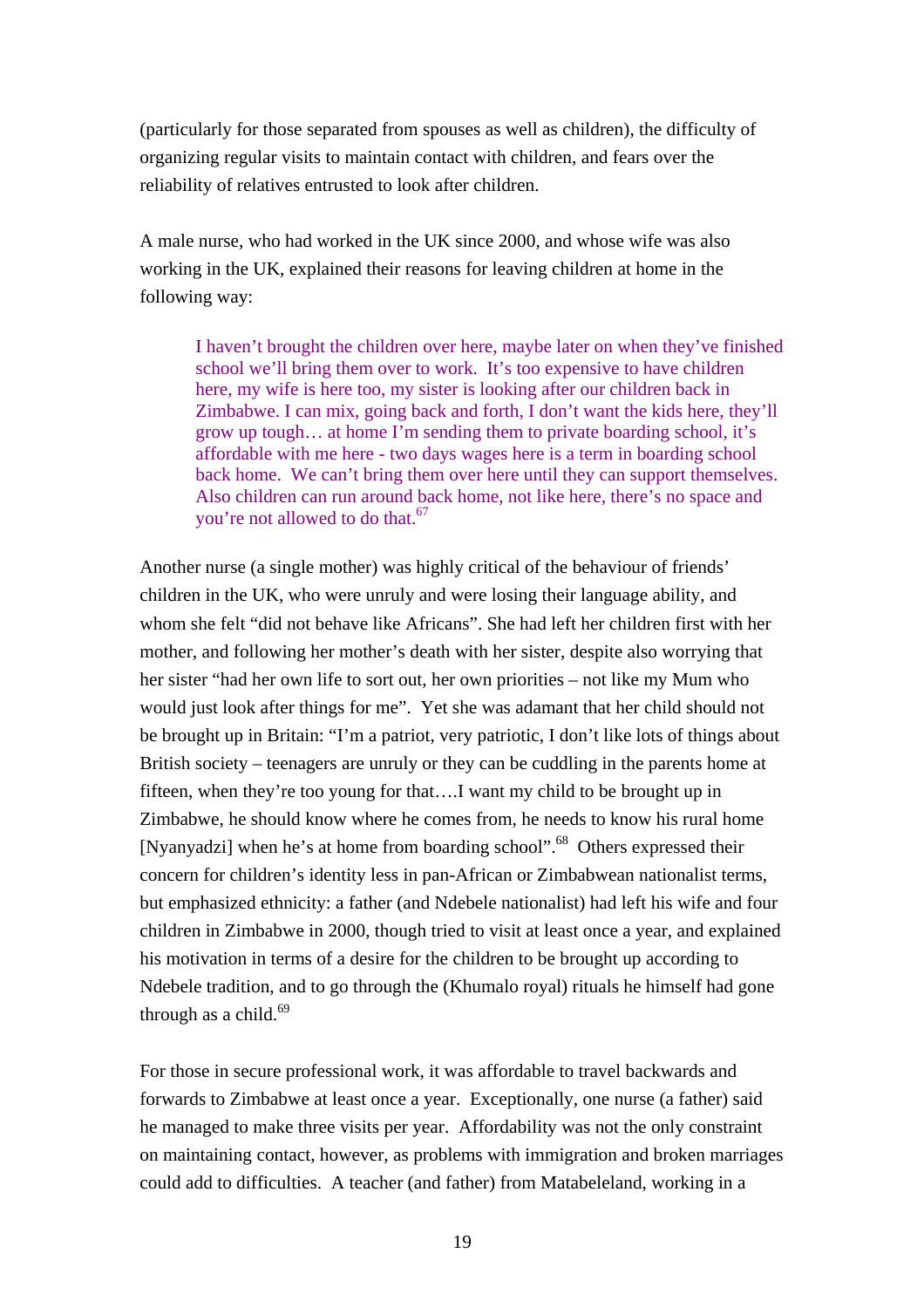further education college, for example, was separated from children from his first marriage who were with their mother in South Africa, and was self-critical about his inability to fulfil his role as father and provider, and to influence his children as they were growing up. $70$ 

It was also common for parents to have very young children with them in the UK, but for the older children to continue in school in Zimbabwe. Organizing family in this way meant elevated costs in the UK, as couples with toddlers tended to rent family homes and moved out of shared accommodation (though some single mothers continued to operate in shared units). Yet, parents felt it avoided risking exposing older children to the bad influences of school and British youth culture. Those in London, Birmingham and other big cities were worried about the potential influence of black British youth culture, cast as oriented around violence, drugs and failure.<sup>71</sup> A teacher and father in South London who had kept his family at home explained: "Jamaicans look down on us, they can tell you to go back to the jungle, feeling superior, it's not nice to live and work around them. There's also a class issue because they're not educated like we are – look at their children, the youth don't want to improve themselves, they just like violence and drugs, that's what they're interested in. I don't want my boy influenced by that".<sup>72</sup> A trainee nurse who lived in the UK in an affluent provincial town in the South East with her husband and toddler had also decided against bringing her teenaged children to the UK. She explained:

We've got two children at home, but it's a difficult decision what to do with them, we're still contemplating that. They're at the age when they're going into secondary school. At home they're safe, and their behaviour is good, what you'd expect, their personality is developed better than it would be here. We think it's a risk to bring them here, we're not sure of the schools and the influence of the other children… We're worried of the behaviour, they'll unlearn what they've been taught at home. The little one is here with us at the moment, but we don't like that either, we can't discipline like we would at home, he's very rude. It's not human, they don't allow you to treat kids in a way that makes them nice to be with, they answer back all the time, he's too noisy. We're planning to take him back to Zimbabwe for a year, just to discipline him, we'll send him to his grandmother.<sup>73</sup>

For parents (particularly single parents), having a baby, toddler or young child greatly reduced the potential for earning through extra shift work, unless friends could help, while couples often had to re-negotiate the father's role in childcare.

The majority of professionals interviewed in this study, however, had brought all their children to the UK (or only had children since they had moved), and as a result were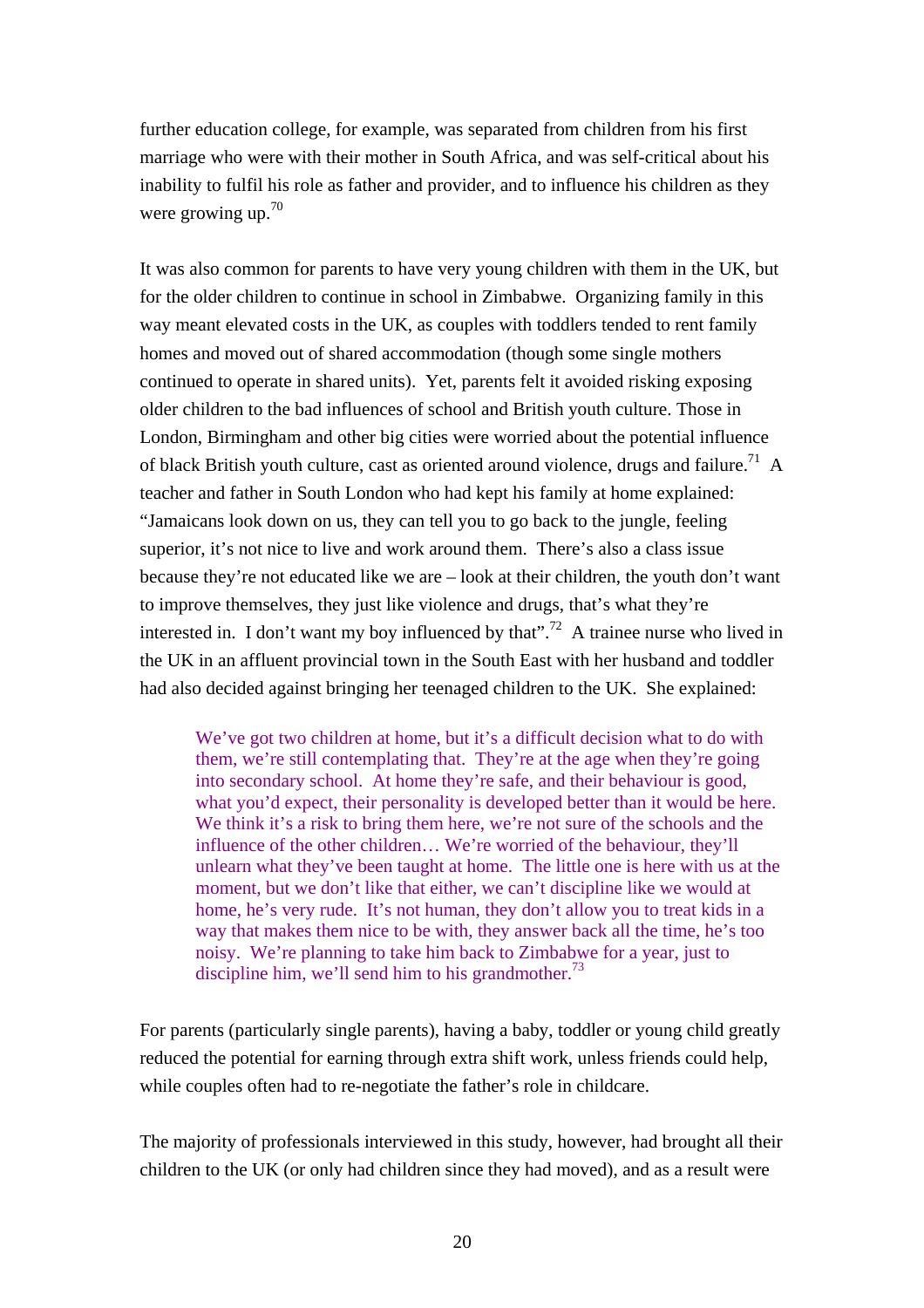much more oriented to the UK context: some had mortgages and a minority had stopped sending regular remittances to Zimbabwe. They maintained contact with grandparents and other relatives through much less frequent visits, indeed some ceased visiting home. Others invested major effort into developing Zimbabwean community activities in the UK, such as churches and youth groups: for parents, churches provided not only a sense of community and means of coping themselves, but also a means of passing values onto children, and (in Zimbabwean churches where vernaculars are used) of exposing them to public occasions where Shona or Ndebele was spoken, fostering a sense of Zimbabwean and ethnic identity, and sometimes also providing formal language lessons.

Parents often decided to bring children to the UK for negative reasons: most commonly because support networks in Zimbabwe were risky or had collapsed. Stories circulate about remittances sent home to support children being misued by relatives or unreliable spouses. A nursery teacher explained bringing up her children in the UK, in the light of insecurity in Zimbabwe:

Children can be brought up OK here, it all depends on the parents, if you're strict and you know what you want from a child it's still OK to bring them up here. If it was stable at home I'd send my child back to be brought up there, but she might starve, you leave the child with relatives but you don't know how they're looking after her, you can send money saying spend it on the child, but they can spend it on something else, you can never know what your money is used for … Your child can be deprived even if you're sending money. It's better to be with the child. My sister left her son at home when he was still not one year old, but her relatives couldn't get formula milk, they had to go to South Africa and Botswana for that, then they were diluting it too much, it's no good and the child was suffering, she was very dull to leave the child[…74](#page-33-33)

One nurse had brought her children over to stay with her only after her mother in Zimbabwe died, and she lacked other close relatives she trusted to look after them. She explained:

I'd always said I didn't like the way children are brought up here and I didn't want to bring mine here. My four and a half year old daughter is now getting rude, the other day she kicked me just because she was feeling angry – behaviour like that is not tolerated back home. If I had someone reliable back home I'd leave them there…[75](#page-33-34)

Her mother's death forced major changes in the way she organized her family life and commitments. Bringing two young children and her sister over from Zimbabwe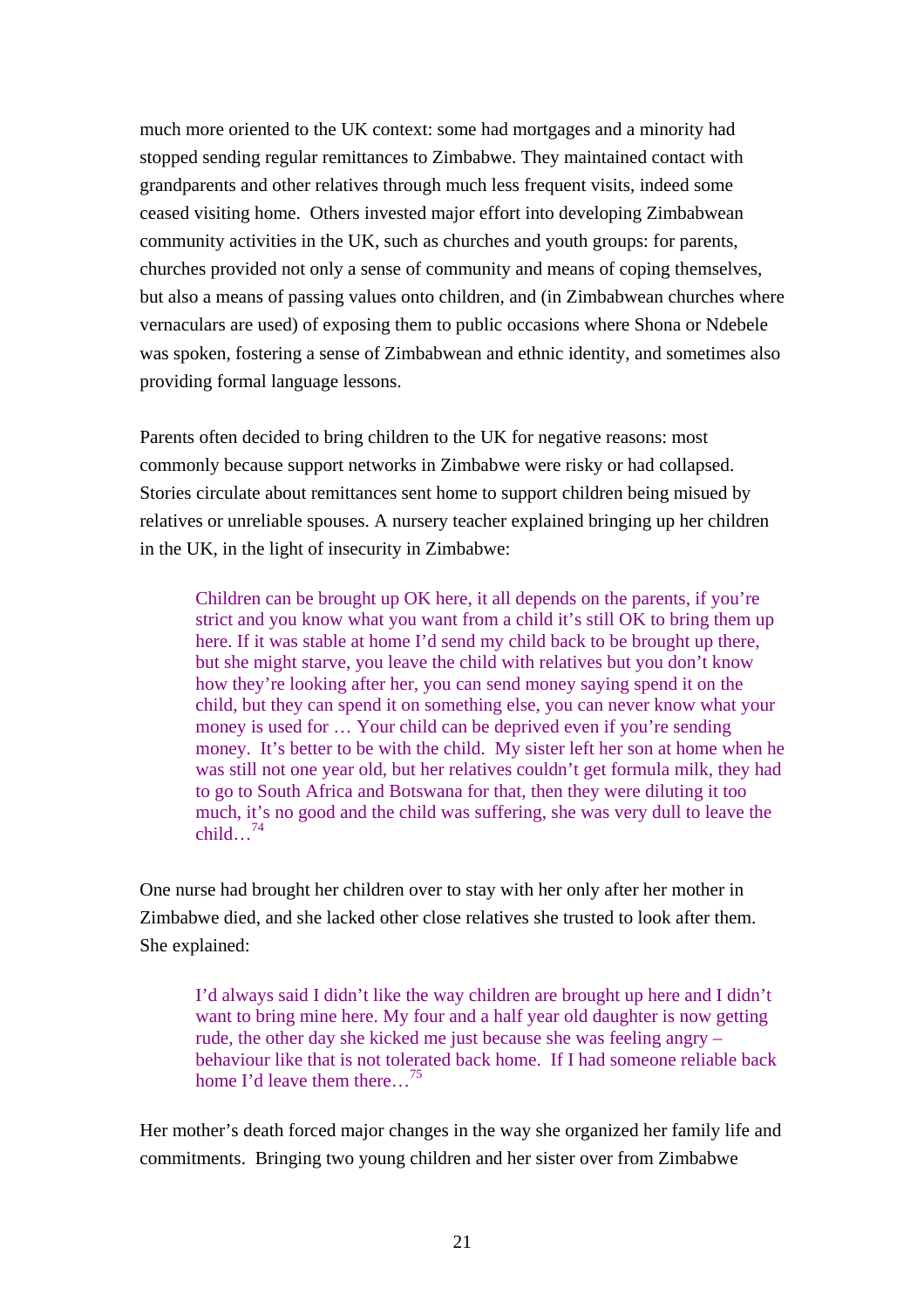meant setting up as a separate family unit, which to afford, necessitated moving out of London to reduce rent. She juggled double shifts and childcare until her marriage (to an increasingly stressed and abusive husband) fell apart, after which she could only do extra shifts at weekends when her sister came back from University or when she could rely on a friend, and the financial contribution she made to remaining family in Zimbabwe ceased altogether. The divorce had meant a breach of relations with her in-laws back in Zimbabwe and the cessation of all financial flows to relatives in Zimbabwe. Another nurse (from Matabeleland) had similarly experienced a divorce after trying to manage a family and work in the UK, and had also stopped sending money home after a breakdown in relations with her own father when he remarried after her mother died. The family support network consulted and implicated in her own divorce were her three brothers (based in Swaziland, Tunisia and the USA).<sup>[76](#page-33-35)</sup>

Another important argument in favour of bringing children over was the deterioration of Zimbabwean education in state schools, given the lack of resources and the flight of teachers, and concerns regarding localization of exam qualifications in state schools, which had previously used Cambridge Board.<sup>77</sup> One teacher commented: "The localization of exams, that was a bad step, in the past they'd be recognized, now the government is damaging the education system, which is what allowed us to come here. My ten year old and the others need to do their GCSEs and A levels and university here, the future lies with the opportunities that can attract them after that. They'll be able to get a job back home or anywhere else."<sup>78</sup> Two (male) teachers brought their wives and children over as soon as they had stability, considering educational opportunities better in Britain than in the Zimbabwe: both aimed to go back, had invested in property in Zimbabwe and were still supporting parents and siblings in Zimbabwe.<sup>79</sup> But they were aware of creating ties and obligations in Britain through mortgages and children in the UK system. One reflected, "with peace, we want to go home and start afresh, we want to save as much as possible for that. I never really considered a future of being here, except for the education of my children… that can hold me here, and the mortgage can take twenty years to pay off".[80](#page-33-39) One reflected: "Education here is good for my kids…. You need to train your own children, I don't mind my children learning here as long as I have time for my kids, to influence and shape them….it's up to me to teach my own kids good morals. Of course, my child will be influenced by the environment, by other kids, I have two kids and they are becoming wild…."<sup>[81](#page-33-54)</sup>

Parents differed as to whether they smacked their children – some tried to maintain control as they would have done at home, drawing distinctions between discipline and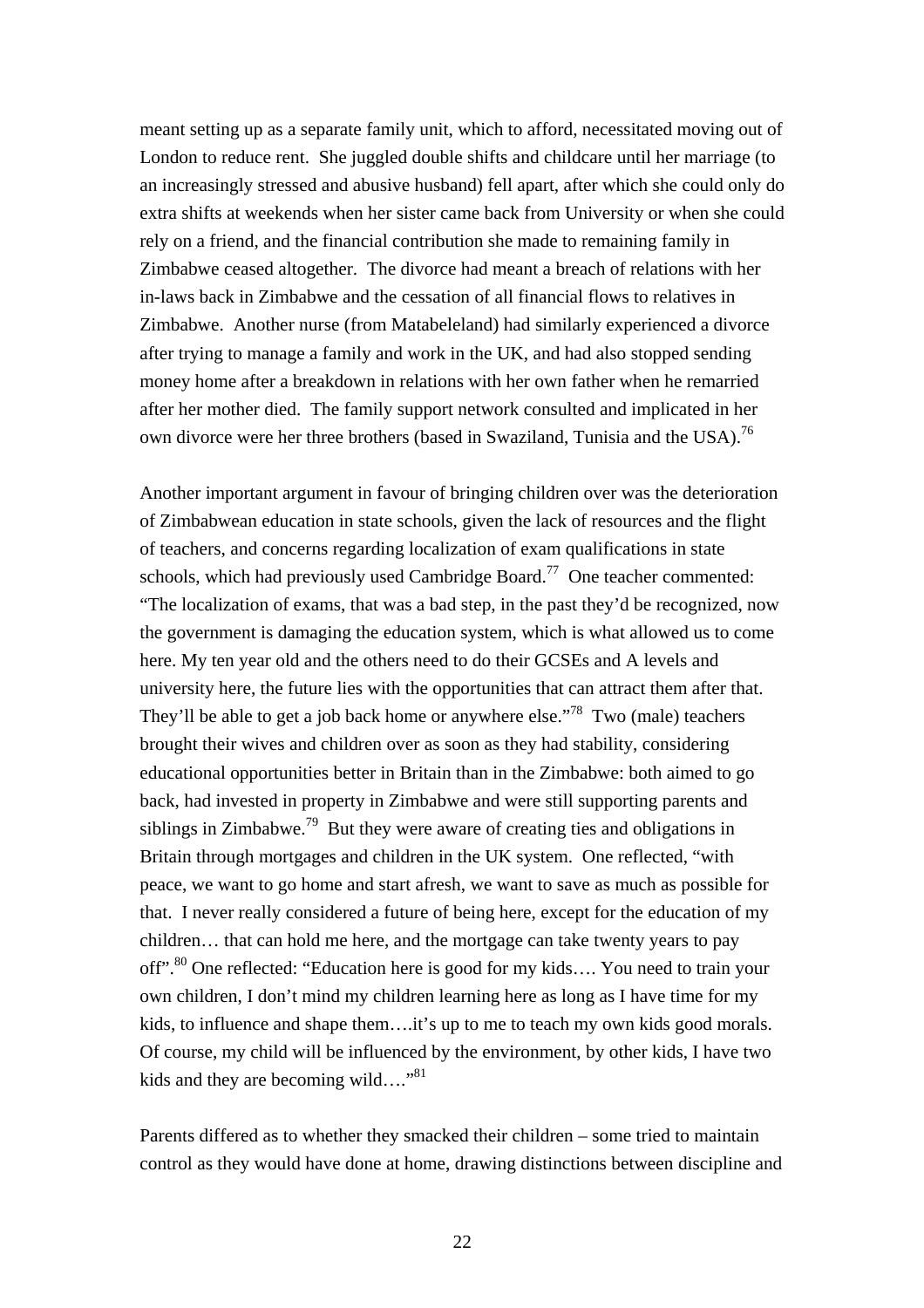abuse, depending on the reasons for, and levels of smacking. Others decided not to in the light of stories circulating about children ringing childline or the police, and parents being monitored by social services, having disciplined children in ways considered normal in Zimbabwe. Some parents were considering sending children back to Zimbabwe to be disciplined (though it is perhaps significant that none had actually done so). A former teacher turned businessman, whose aim was to expand into a business field that would allow him to return to Zimbabwe argued: "Generally in city schools here, children don't value education, that's why I don't want to stay – at school here, they're in an environment where they're not motivated, yet they're intelligent…. My eldest son is at a Catholic school, it's OK, but it's better [in the private schools] at home than here, I want to transfer back to Zimbabwe for his sake....so he can learn respect and be motivated with his life<sup>382</sup>

Children in the UK were thus real ties into a future in Britain, less as a deliberate plan or choice, but as an emergent reality. One teacher felt: "It's my children who will decide about the future, once they have finished university".<sup>83</sup> Those interviewed who had been in Britain for decades had often not made a positive decision to stay, but had repeatedly deferred going back, prolonging to earn more and to see through their children's education. A former nurse, now running a care agency, who came to the UK in the late 1970s, is active in exile politics and still holds Zimbabwean nationality. She explained:

My husband and I still hold Zimbabwean passports, we always wanted to return. But to return, you need to be financially secure, that is why we kept delaying, we kept putting it off. Then we had children and first we wanted them to finish their primary, now they're in secondary, we don't want to interrupt that…. So it just happened like that, we're still here, without ever having decided to stay.<sup>84</sup>

A nurse with four children in the UK system was just investigating a mortgage reflected: "My future is back in Zimbabwe, but the children, I don't know, they have qualifications from here, their friends are from here, I don't know…"[85](#page-33-57) Another nurse had two children who had been in secondary school in Birmingham for four years:

I think of going home, but the children don't think of that. I still think of my chickens and my garden. I have to do the best for my children. They're getting motivated at school, doing well, they've got a wide range of friends from all races… They have no connection with things back in Zimbabwe…. But for me, this place will never be home, for us to feel at home, I'd like to be knitting and sewing, but I can't sit at home and do that. We were spoilt back home, we always had help, the children used to do that, you come from work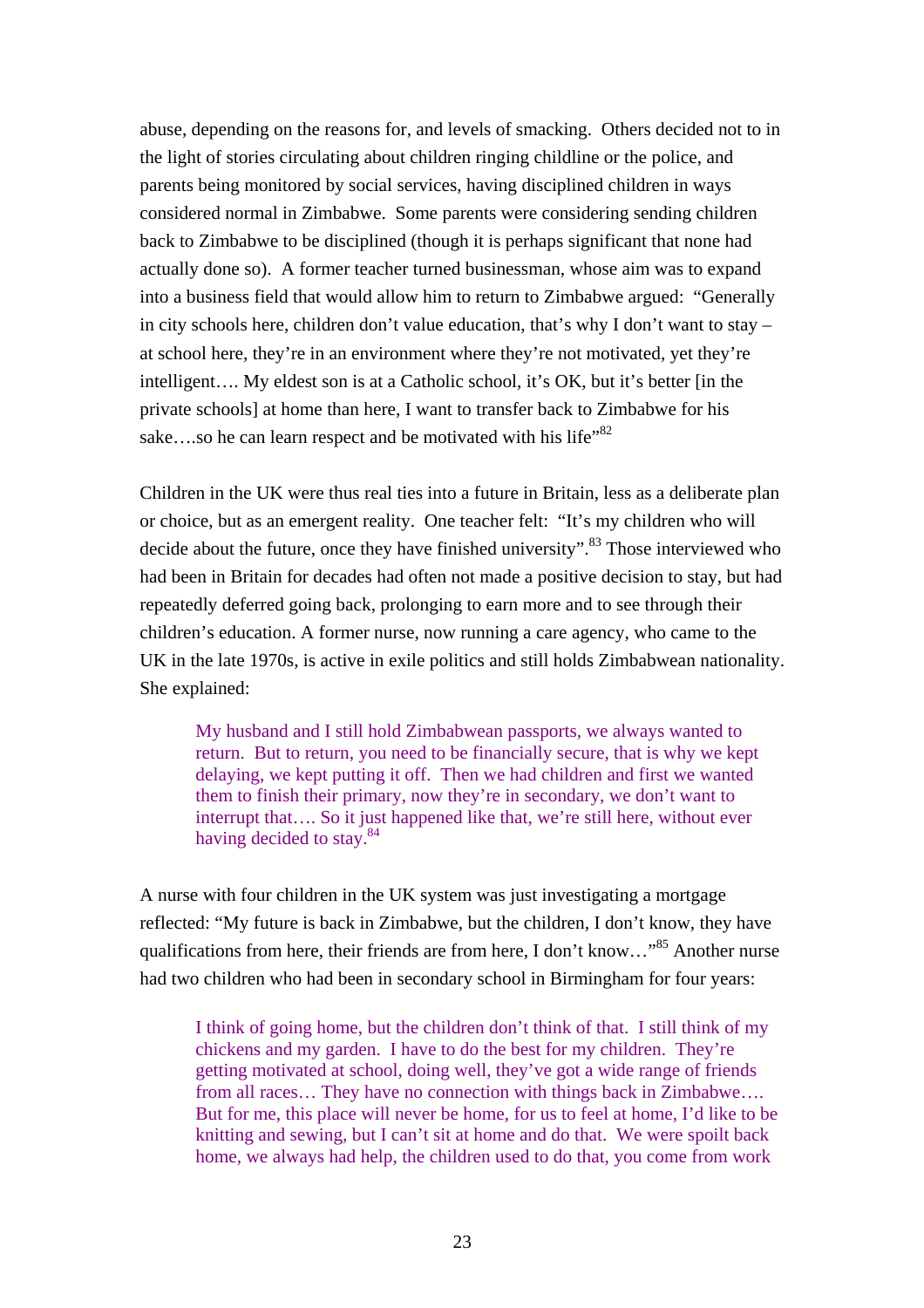and you don't have to do housework. It's so hectic here, it's too much… I'm a village kind of person, I like that, a quiet sort of life....<sup>86</sup>

Many of the older parents envisaged retiring to Zimbabwe themselves, to live in the "beautiful mansions" they had built back home, regardless of their childrens' decisions.

Yet a minority had been outside Zimbabwe for so long, that although they thought of Zimbabwe as where they came from they could not honestly say they regarded it as home, and did not think they would go back. One teacher, for example, left Zimbabwe in the early 1980s for training in Cuba and worked in Zimbabwe on his return only for a matter of months before leaving to work in Namibia until applying to a recruitment agency to come to the UK, where his family had joined him. He envisaged his future in southern Africa broadly, but probably in Namibia or South Africa rather than Zimbabwe, as the salary levels were better and work was less demanding than the UK, but the proximity to Zimbabwe would allow him to keep touch with family there. $87$  This was particularly common for those from Matabeleland. The 1980s conflict in Matabeleland produced not only a more significant early exodus from Zimbabwe, but also a more profound alienation from the nation, to the point that many identified not only as Ndebele but as Southern African rather than Zimbabwean and had kin networks that were characteristically dispersed in South Africa and elsewhere in the region. One Ndebele teacher, who had children in international schools in South Africa, envisaged his future vaguely in "the international circuit" rather than in relation to an eventual return to a Zimbabwean homeland<sup>88</sup>

Yet assessments of the prospects for political and economic change in Zimbabwe were bleak in general, and all agreed that any idea of return had to be on hold for the foreseeable future. A group of male nurses from central Zimbabwe, for example explained:<sup>89</sup>

A: we'd go back if we could, but me, my future is here, things are not changing back home and my wife came here in 1995, it's a long time….

B [trainee]: My future is here too, we have to bring our families, I'll do that as soon as I get a secure job…

C: The future is totally unsettled, yes we have elderly parents at home, and we look after them, but you don't have to send much, we send money for them and for a few small projects back home, but here I've got my beautiful young girls, the eldest, she remembers Zimbabwe, she's torn apart like us, living in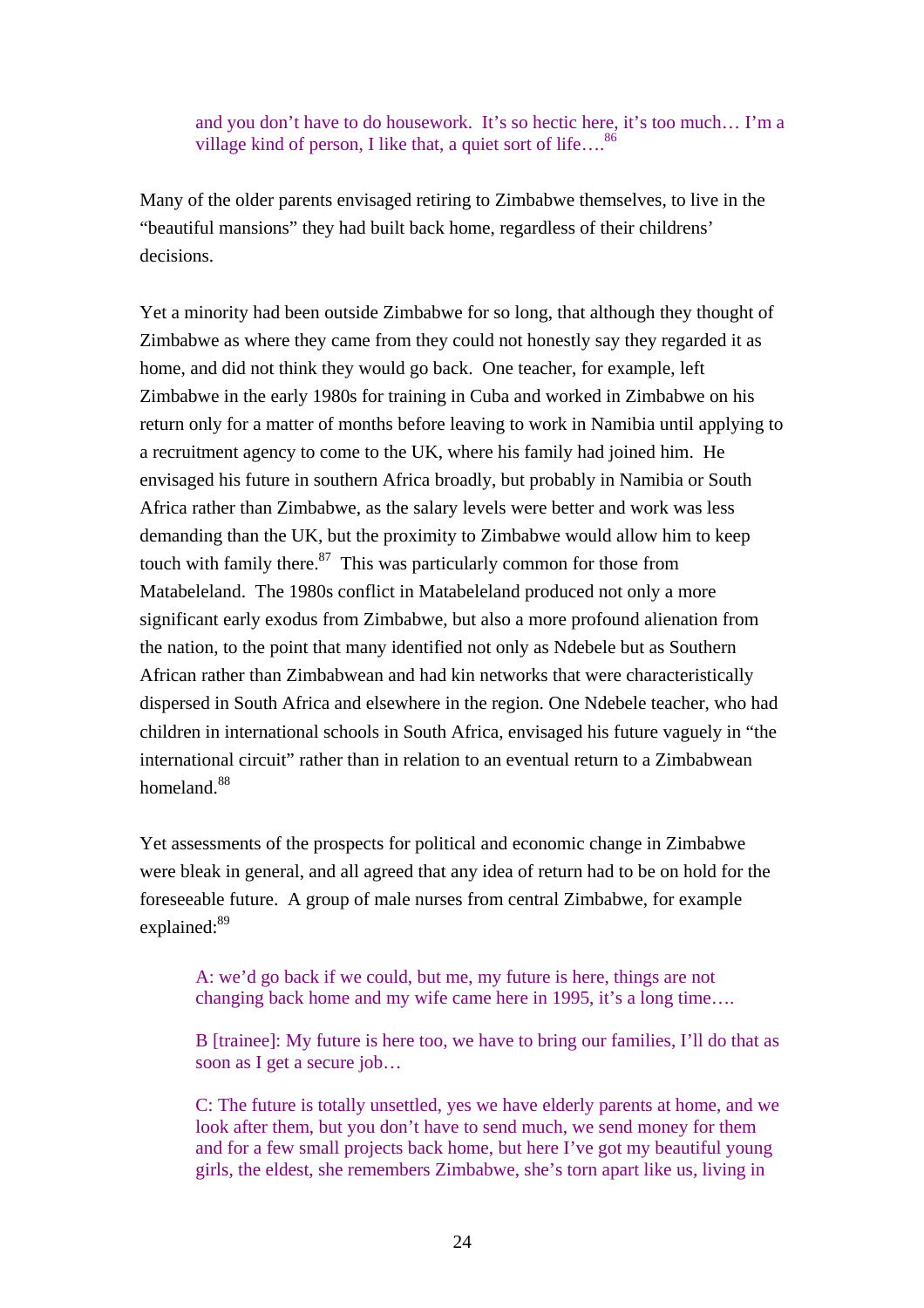two hemispheres, but the youngest doesn't know Zimbabwe. But my future is in this country, though it's linked to the future of Zimbabwe, so long as the current system is in place, I shudder to think how long it will take to change and how, it's traumatic. I try to avoid thinking bout the future, avoidance is the best way to cope… It's difficult to think about, we've lost our country, we're disenfranchised – not just voting but belonging, that feeling of saying that place is mine …

#### **CONCLUSION**

As the numbers of Zimbabweans in the UK have grown, those in professional jobs have been important in shaping the contours and cleavages of new diasporic communities and are playing a prominent role in developing diaspora associational life. They have relative stability from regular salaries, options for further study and internationally transferable skills. This paper explored their perspectives on their work and family life, with the aim of shedding light on future mobility, and contributing to debates over skilled migration to Britain that go beyond a framework of individualistic choice in a political-economic context, but also incorporate moraleconomy issues. Though the rapidly expanding literature on diaspora and transnationalism has had much to say about the feminization of employment opportunities in Britain, and the way in which transnational mobility provokes a questioning of gender relations and the role of women, existing studies have paid too little attention to attitudes towards children. The paper argued that moral debates about children and decisions about how to reconfigure family after securing work were important in shaping diasporic identity and influencing future mobility.

Zimbabwean professionals' assessment of themselves as only in the UK for the short term needs to be qualified by the way in which continued political/economic deterioration in Zimbabwe and the process of bringing children to Britain is creating deeper ties to this country. For many, preferred transnational parenting strategies had been undermined by political economic circumstances at home, and the collapse of extended family support networks in Zimbabwe. The difficulty of entering professional job markets, exploitation during an initial period of adaptation, loss of status and experiences of racism had all affected attitudes towards a future in Britain, undermining a sense of belonging, fostering the development of diasporic identities and reinforcing a preoccupation with return. But the politics of British labour markets and immigration policy were not the only issues, as concerns relating to children were also critically important. Despite the attraction of educational opportunities for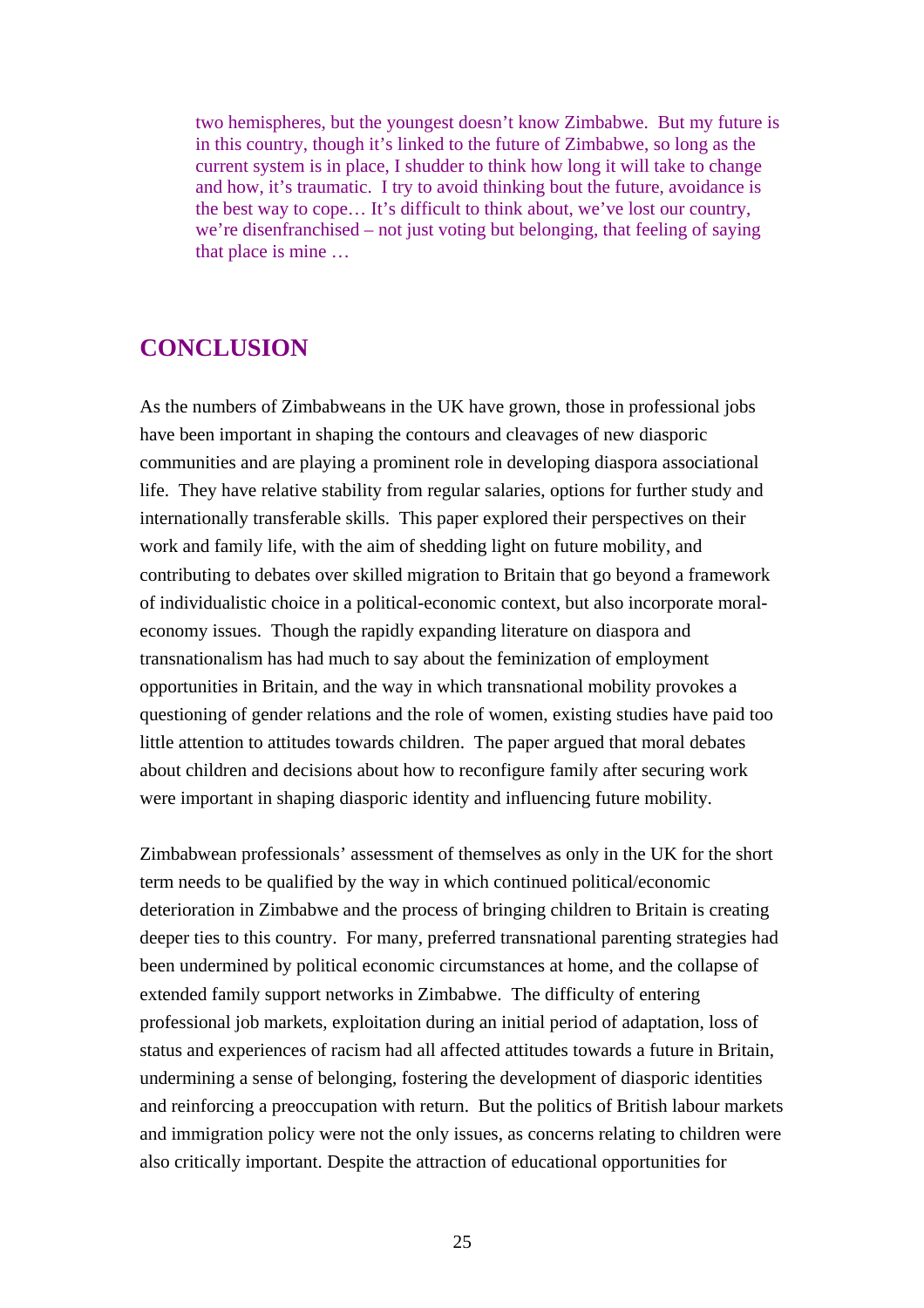children in Britain, encounters with norms of behaviour in British schools, childrights legislation, controls on parental discipline and teenage/youth culture all seem to be encouraging Zimbabwean parents to identify with 'African' values (perhaps more than ethnic or national identities). Respect, the extended family and parental authority all loom large in debates about what is African or un-African, also highlighting ways in which British law enshrines culturally embedded definitions of childhood and family responsibility. This sense of difference from British norms among ambitious, middle class African migrants, commonly also extended to black British culture, reinforced by negative stereotyping of those of Caribbean origin (particularly Jamaicans). This is not to say that nationalism is unimportant, rather long distance nationalisms of various sorts, as well as ethnic and gender divisions mark public diaspora associational life and also shape personal and family networks.

The tensions between an on-going temporariness in perspective and the practicalities of increasing embeddedness in Britain are characteristic of the development of new diasporas and the multiple identities they involve. For the professionals interviewed for this study, who continue to think of Zimbabwe as home and identify themselves variously in ethnic, national, regional and pan-African terms, the question "Here to stay?" is likely to remain unresolved in the short term. Among the various political, economic and cultural issues shaping a sense of belonging and decisions over future mobility, however, I hope to have shown that prospects for and concerns relating to children are certainly among the more important.

#### **FOOTNOTES**

 $\overline{a}$ 

 $2^{2}$  See for example, interview 12, a headmistress who came to Britain "because my marriage was broken and I wanted to start anew life…."

 $1$  More than eighty interviews were conducted for the ESRC funded research between October and April 2004-5. Participants were chosen to reflect the situation of Zimbabweans in diverse situations, with differing legal status, and in different forms of skilled and unskilled work, but with a focus on those working in the health and welfare sectors. They were identified by several Zimbabwean intermediaries with different social networks, as well as through the author's own contacts, established through more than 15 years research in Zimbabwe. Interviews were conducted in London and the South East, the West and East Midlands, and West Yorkshire. The 37 professionals discussed in this article ranged in age from 21 to 62 years and all but two had children; care was taken to include both men and women, and members of Zimbabwe's two main ethnic groups, such that of the 21 nurses, 14 were female and 7 male, 16 were Shona-speakers and 5 spoke Ndebele; of the 16 teachers, 12 were male and 4 were female, and 7 were Ndebele speakers.

<sup>3</sup> Interview 56 among others. 4 *The Zimbabwean,* 7-15 July 2005

 $<sup>5</sup>$  Their activities invited criticism from the Zimbabwean authorities, and in 2001, public events were</sup> disrupted and closed down by groups of war veterans.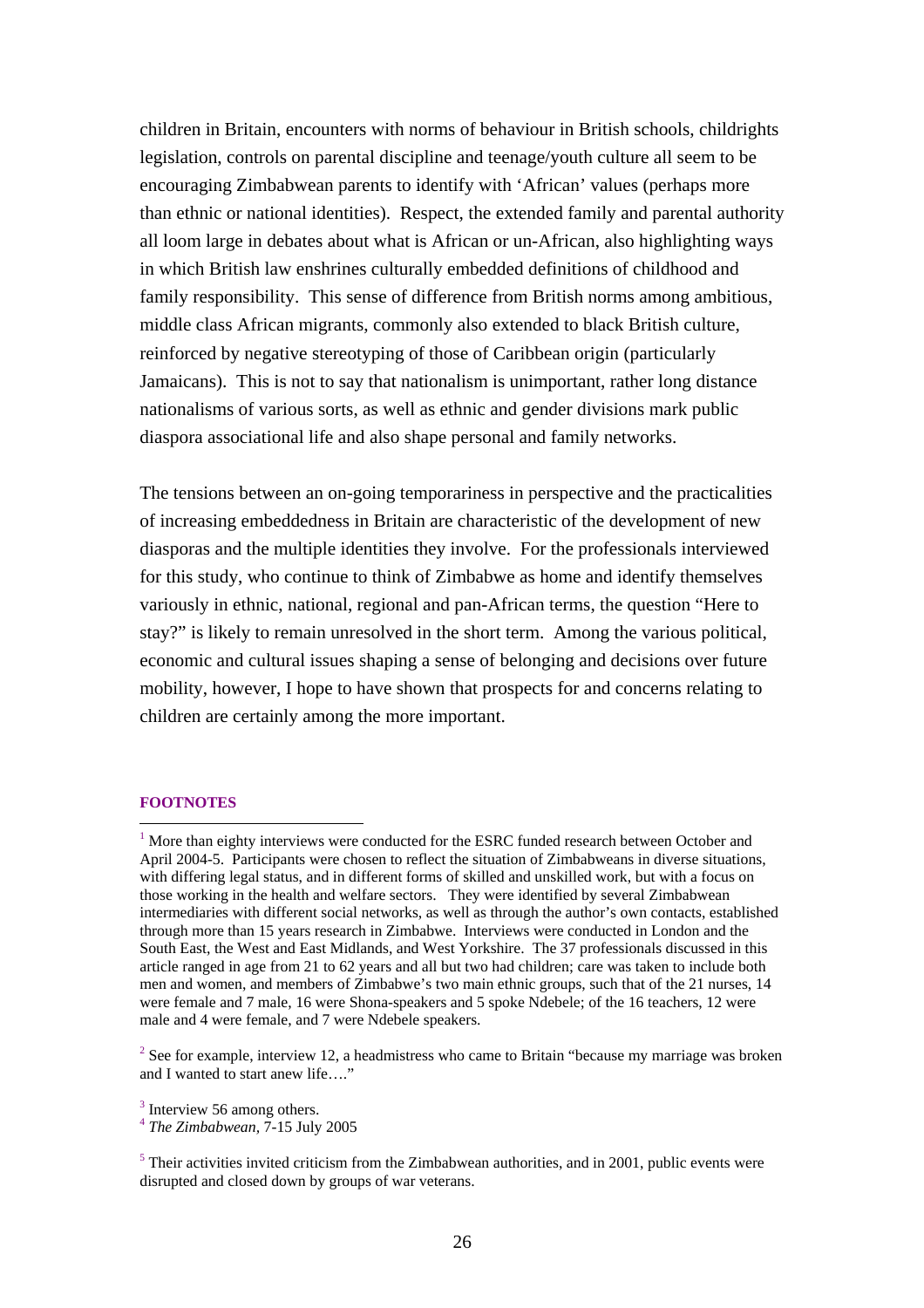$6$  Interview 57 A survey of Zimbabweans in the UK included 49 nurses as respondents, only 20 of whom had been nurses in Zimbabwe (Bloch 2005: 54-5).

 $^7$  Eg interview 24..

See *The Zimbabwean* 15-21 July 2005

 $9$  Eg interviews 59, 60, 62, 67, 70, 71, 81. Four of these had come to the UK on student visas to take up places on adaptation courses, the rest entered as visitors and had arranged adaptation courses only after they had arrived. Those who did their adaptation courses in hospitals mostly did not complain about their adaptation courses (eg interview 80). Some nurses had qualified in the UK in the 1970s and mid 1990s and thus did not need to go through adaptation courses on return in 1999 and 2000 (eg interviews 64 and 76)

<sup>10</sup> Eg interviews 59 and 70<br><sup>11</sup> Interview 70<br><sup>12</sup> Interview 70, 59<br><sup>13</sup> Interview 61<br><sup>14</sup> Interview 81<br><sup>15</sup> Interview 67<br><sup>17</sup> Interview 62<br><sup>18</sup> Interview 61

<sup>19</sup> Interview 63

 $20$  Pers. comm. from Zimbabweans detained in Campsfield House, visited 30 June 2005; see also *The Observer*, 3 July 2005

<sup>21</sup> Interview 66<br>
<sup>22</sup> Interview 57<br>
<sup>23</sup> Interview 67<br>
<sup>25</sup> Interviews 59, 65, 70<br>
<sup>26</sup> Interview 63<br>
<sup>27</sup> Interview 55

 $^{28}$  Eg interview 24, a nurse who had worked in casualty in London described how, when four young Turkish youths were brought into hospital after a shootout, a large gathering from the Turkish community followed, hurling racist abuse at the international staff (in this context, mainly African), accusing them of incompetence, laziness and giving sub-standard treatment. Interview 67, another NHS recounted "I haven't experienced racism as such, but I did experience some bad treatment from other blacks at one point, my mentor was a Mauritian and the treatment wasn't good. I made a complaint to the management and the problem was resolved."

<sup>29</sup> Interview 55<br><sup>30</sup> One nurse working as an occupational health advisor for a private company left after a poster with photos of all managerial staff was defaced by the words "no monkeys here" scrawled over his picture, the management did not act on his complaint and produced a new poster excluding his picture. Interview 79.

<sup>31</sup> Interviews 64, 65, 80, 82<br><sup>32</sup> Interviews 59, 70<br><sup>33</sup> Interview 64. See also interview 59<br><sup>34</sup> Eg interviews 61, 62, 63.<br><sup>35</sup> Interviews 79, 80<br><sup>36</sup> Interview 70<br><sup>37</sup> Interview 65<br><sup>39</sup> Interview 74

 $30$  Interview 51 He applied via a Harare-based agency supplying health and educational professionals.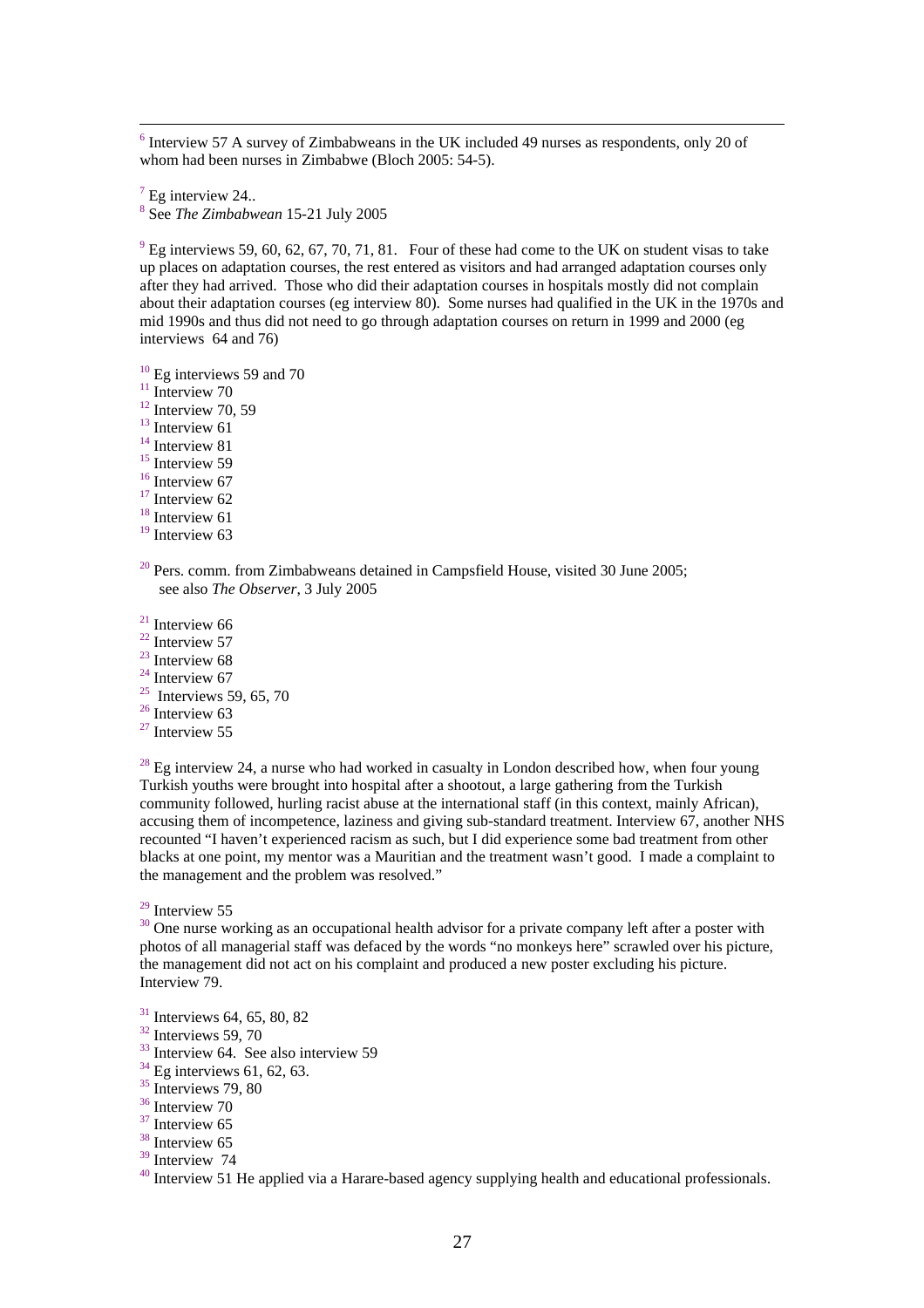$41$  The teachers who had come to the UK on student visas, as visitors or as dependents commonly reported problems in finding work even with qualifications in appropriate subjects It took one maths teacher with a university degree six months to find a permanent teaching job, due to the time it took to get the CRB check and references from Zimbabwe. Interview 50

<sup>42</sup> Levels of pay for Overseas Trained Teachers (before they had QTS) were much higher than for nurses in adaptation courses. One teacher described scope for bargaining over pay. Interview 49.

<sup>43</sup> Interview 49 and 50<br><sup>44</sup> Interview 51<br><sup>45</sup> Interview 49

 $\overline{a}$ 

<sup>46</sup> Such as a headmaster from Zimbabwe, who had a 1994 BA in Philosophy from the UK, yet struggled to get work as a teacher on his return in 2000. Interview 48.

<sup>47</sup> Interview 48<br><sup>48</sup> Interview 78<br><sup>49</sup> Interview 48  $\frac{40}{51}$  Interview 53<br>  $\frac{51}{52}$  Interview 48<br>  $\frac{52}{53}$  Interview 74<br>  $\frac{54}{55}$  Interview 50

<sup>56</sup> Interview 50. One teacher, however, had grown up in town and hated teaching in rural schools, which had encouraged him to leave Zimbabwe for South Africa. Interview 53

<sup>57</sup> Interview 49<br><sup>58</sup> Interviews 78, 48, 16, 17, 18, 67, 69, 47, 74<br><sup>59</sup> Interview 18

 $\frac{60}{61}$  Interview 69

 $62$  Interviews 57, 59, 70. One of these described trying to persuade her husband to stay behind in Zimbabwe with the children, but was overruled.

<sup>63</sup> E.g. Interview 49<br><sup>64</sup> Interview 76<br><sup>65</sup> Interview 80<br><sup>66</sup> Interview 80<br><sup>67</sup> Interview 56<br><sup>69</sup> Interview 52<br><sup>70</sup> Interview 55

 $71$  Middle class African families have often deliberately tried to avoid living in neighbourhoods with a large black Caribbean origin population

<sup>72</sup> Interview 52<br>
<sup>73</sup> Interview 18 and 19 (husband and wife)<br>
<sup>74</sup> Interview 54<br>
<sup>75</sup> Interview 70<br>
<sup>76</sup> Interview 59<br>
<sup>77</sup> Interview 49, 50<br>
<sup>78</sup> Interview 48<br>
<sup>79</sup> Interview 48<br>
<sup>80</sup> Interview 50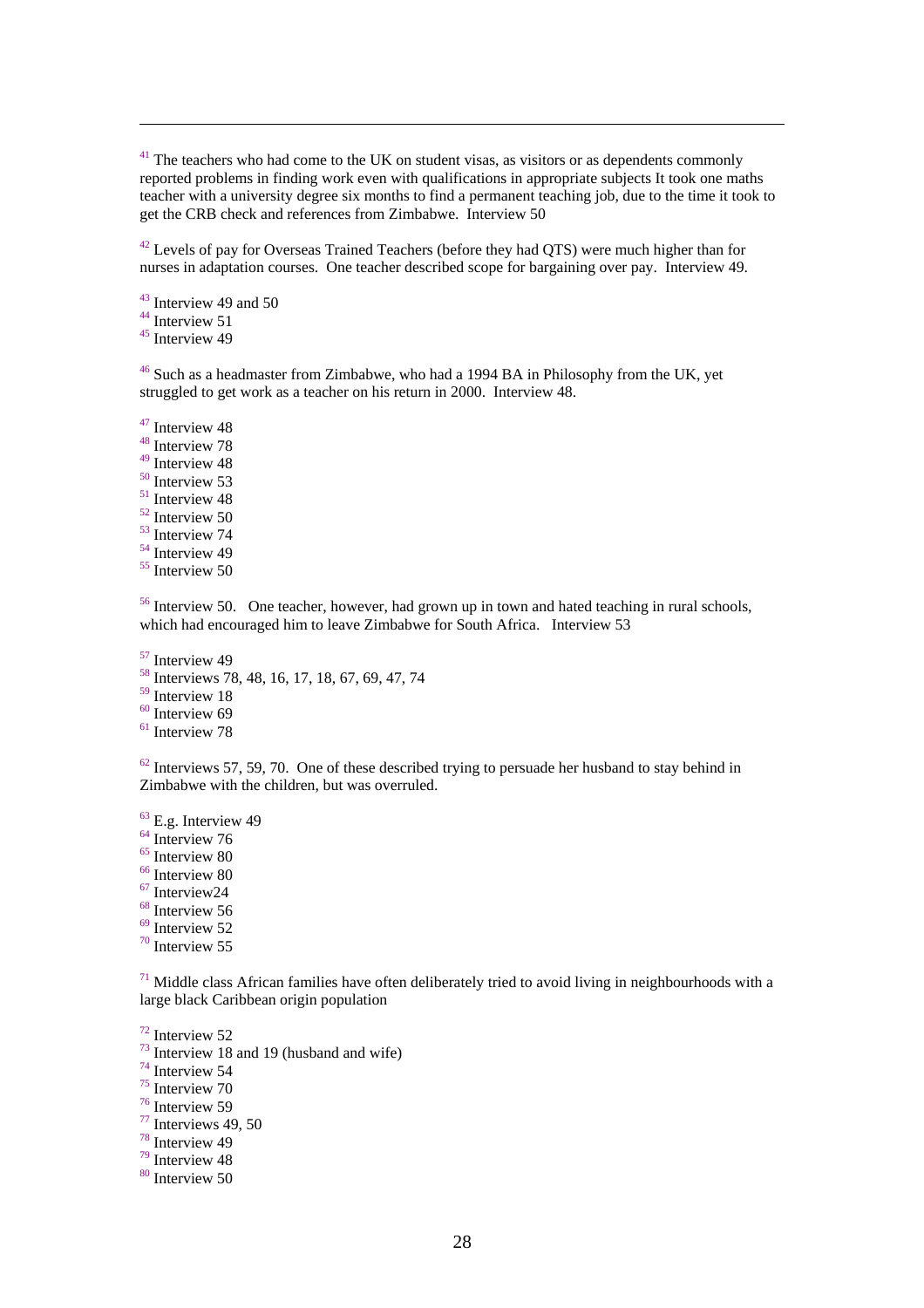<sup>81</sup> Interview 74<br>
<sup>83</sup> Interview 74<br>
<sup>83</sup> Interview 49<br>
<sup>85</sup> Interview 55<br>
<sup>86</sup> Interview 59<br>
<sup>87</sup> Interview

<sup>88</sup> While many Ndebele exiles have engaged in the politics of the main national opposition party, Ndebele nationalists with a separatist or federal agenda are also prominent in the diaspora, advocating a cause that has never found significant support within Zimbabwe, and envisaging returning home only once their demands have been met.

 $89$  Interviews 60, 61, 62

#### **REFERENCES**

Alexander J, McGregor J, Ranger T, 2000 *Violence and Memory: One Hundred Years in the 'Dark Forests' of Matabeleland, Zimbabwe* (James Currey, Oxford)

Anderson B, Rogaly B, 2005 *Forced Labour and Migration to the UK*, COMPAS, University of Oxford in collaboration with the Trades Union Congress.

Basch L, Glick Schiller N, Szanton-Blanc C, 1994 *Nations Unbound: Transnational Projects, Postcolonial Predicaments and Deterritorialized Nation-States* (Gordon and Breach, New York)

Bloch A, 2005 *The Development Potential of Zimbabweans in the Diaspora. A Survey of Zimbabweans living in the UK and South Africa*, IOM Migration Research Series No. 17

Bond P, Manyanya M, 2003 *Zimbabwe's Plunge: Exhausted Nationalism, Neoliberalism and the Search for Social Justice (* University of Natal Press, Durban South Africa)

Boyd M, 1989, "Family and personal networks in international Migration: recent development and new agendas" *International Migration Review,* **23** 3 638-670

Buchan J, 2003 *Here to Stay? International Nurses in the UK*. London, Royal College of Nursing

Buchan J, Jobanputra R Gough P, 2005, "Should I stay or should I go?" *Nursing Standard*, **19** 36

Castles S, 2004, "Why migration policies fail" *Ethnic and Racial Studies* **27** 2 205-227

Chamberlain M, 1999 "The family as model and metaphor in Caribbean migration" *Journal of Ethnic and Migration Studies*, **25** 2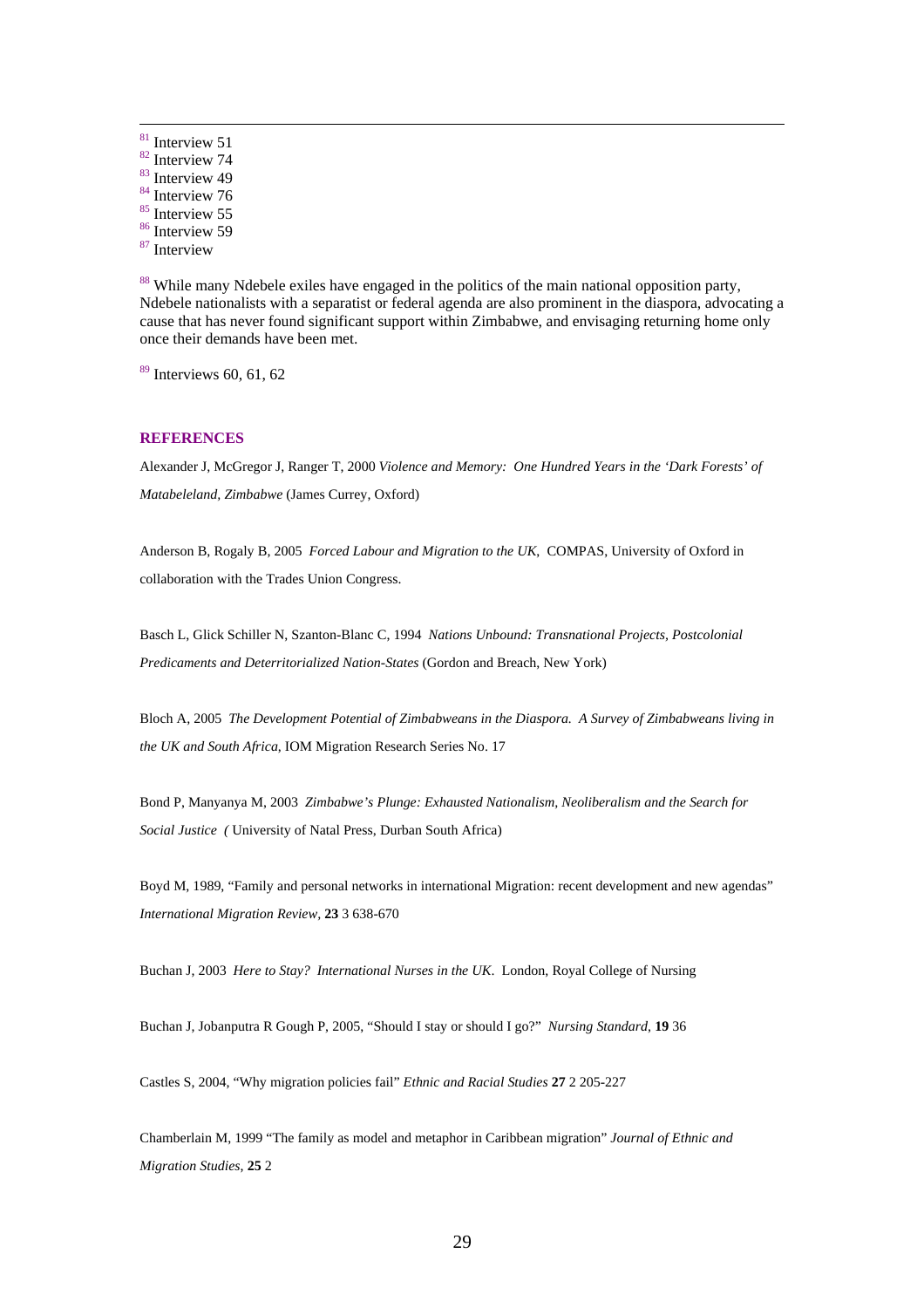Chamberlain M, Goulbourne H, 2001 *Caribbean Families in Britain and the Transatlantic World* (Macmillan, Oxford)

 $\overline{a}$ 

Chikanda A, 2005 *Medical Leave: The Exodus of Health professionals from Zimbabwe* University of Toronto, Southern African Migration Project

Crush J, 2002, "The global raiders: nationalism, globalization and the South African brain drain" *Journal of International Affairs* **56** 147-72

Deeming C, 2004, "Policy targets and ethical tensions: UK nurse recruitment" *Social Policy and Administration* **38** 7 775-792

Eastwood J, Conroy R, Naiker S, West P, Tutt R, Plange-Rhule J, 2005"Loss of health professionals from Sub-Saharan Africa: the pivotal role of the UK" *The Lancet* **365** 9474 1893-1900

Ehrenreich B, Hochschild A R (eds), 2003 *Global Woman: Nannies, Maids and Sex Workers in the New Economy* (Granta, London)

Gaidzanwa R, 1999 *Voting with their Feet: Migrant Zimbabwean Nurses and Doctors in the Era of Structural Adjustment*, Nordiska Afrikainstitutet, Uppsala, Sweden

Hardshill I, Macdonald S, 2000, "Skilled international migration: the experience of nurses in the UK", *Regional Studies* **34** 681-692

Killingray D, (ed) 1994 *Africans in Britain* (Frank Cass, London)

Kofman E, Phizacklea A, Raghuram P, Sales R, 2000 *Gender and International Migration in Europe: Employment, Welfare and Politics* (Routledge, London)

Koser K, 2003 *New African Diasporas* (Routledge, London)

Manuh T, 2003, "'Efie' or the meanings of 'home' among female and male Ghanaian migrants in Toronto, Canada and returned migrants to Ghana" *New African Diasporas* Ed K Koser (Routledge, London)

Mbiba B, 2004, "Contentious transformations and global citizenship: Zimbabwe's global citizens in Harare North (United Kingdom)', paper presented to the conference 'Looking to the future: social, political and cultural space in Zimbabwe', The Nordic Africa Institute, Uppsala, Sweden, 24-26 May 2004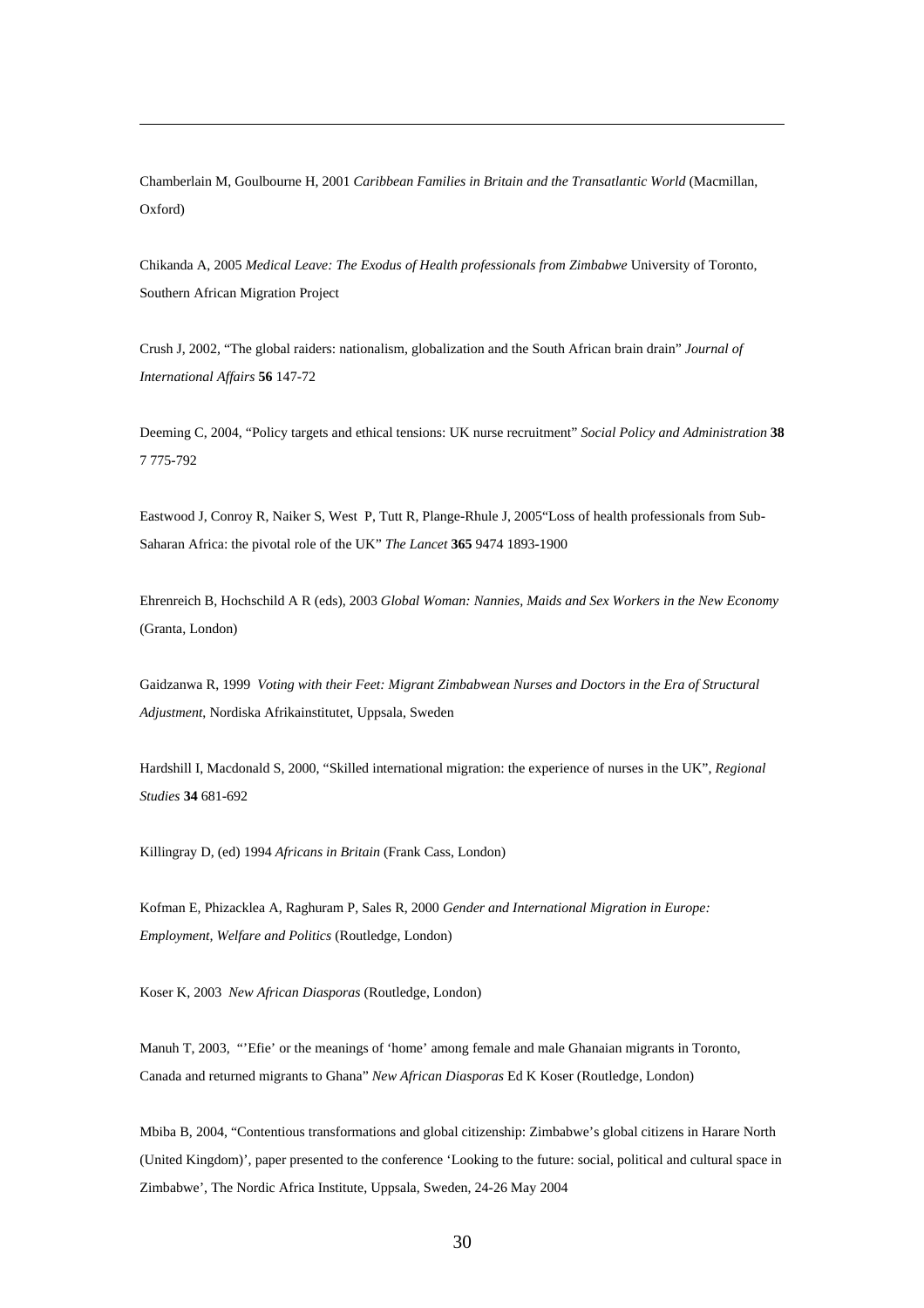Meagher K, 2004, "Unravelling network theory" unpublished paper, Nuffield College, University of Oxford

Ong A, 1999 *Flexible Citizenship: The Cultural Logics of Transnationality* (Duke University Press)

 $\overline{a}$ 

Raftopoulos B, 2003, "The state in crisis: authoritarian nationalism, selective citizenship and distortions of democracy in Zimbabwe" in *Zimbabwe's Unfinished Business: Rethinking Land, State and Nation in the Context of Crisis,* Eds A Hammar, B Raftopoulos, S Jensen (Weaver Press, Harare, Zimbabwe)

Raghuram P, Kofman E, 2002, "The state, skilled labour markets and immigration: the case of doctors in England", *Environment and Planning A* **34** 2071-2081.

Rogers A, Vertovec S (eds), 1995 *The Urban Context: Ethnicity, Social Networks and Situational Analysis* (Berg, Oxford)

Scott M et al, 2004, "Brain drain or ethical recruitment? solving health workforce shortages with professionals from developing countries", MJA **180** 174-6

Smith MP, Guarnizo LE (eds), 1998 *Transnationality from Below* (Transaction, New Brunswick, NJ)

Tevera D, Crush J, 2003 *The New Brain Drain from Zimbabwe*. Migration Policy Series No 29, Southern African Migration Project, University of Toronto, Canada

Tilly C,1990, "Transplanted networks", in *Immigration Reconsidered: History, Sociology and Politics,* Ed VYans-McLaughlin (Oxford University Press, Oxford)

Van Hear N, 1998 *New Diasporas: The Mass Exodus, Dispersal and Regrouping of Migrant Communities* (UCL Press, London)

Van Hear N, 2004 "I went as far as my money would take me: conflict, forced migration and class", working paper 6, COMPAS, University of Oxford

Vasta E, 2004 "Informal employment and immigrant networks", working paper 2, COMPAS, University of Oxford

Vertovec S, 1999, "Conceiving and researching transnationalism", *Ethnic and Racial Studies* **22** 447-62